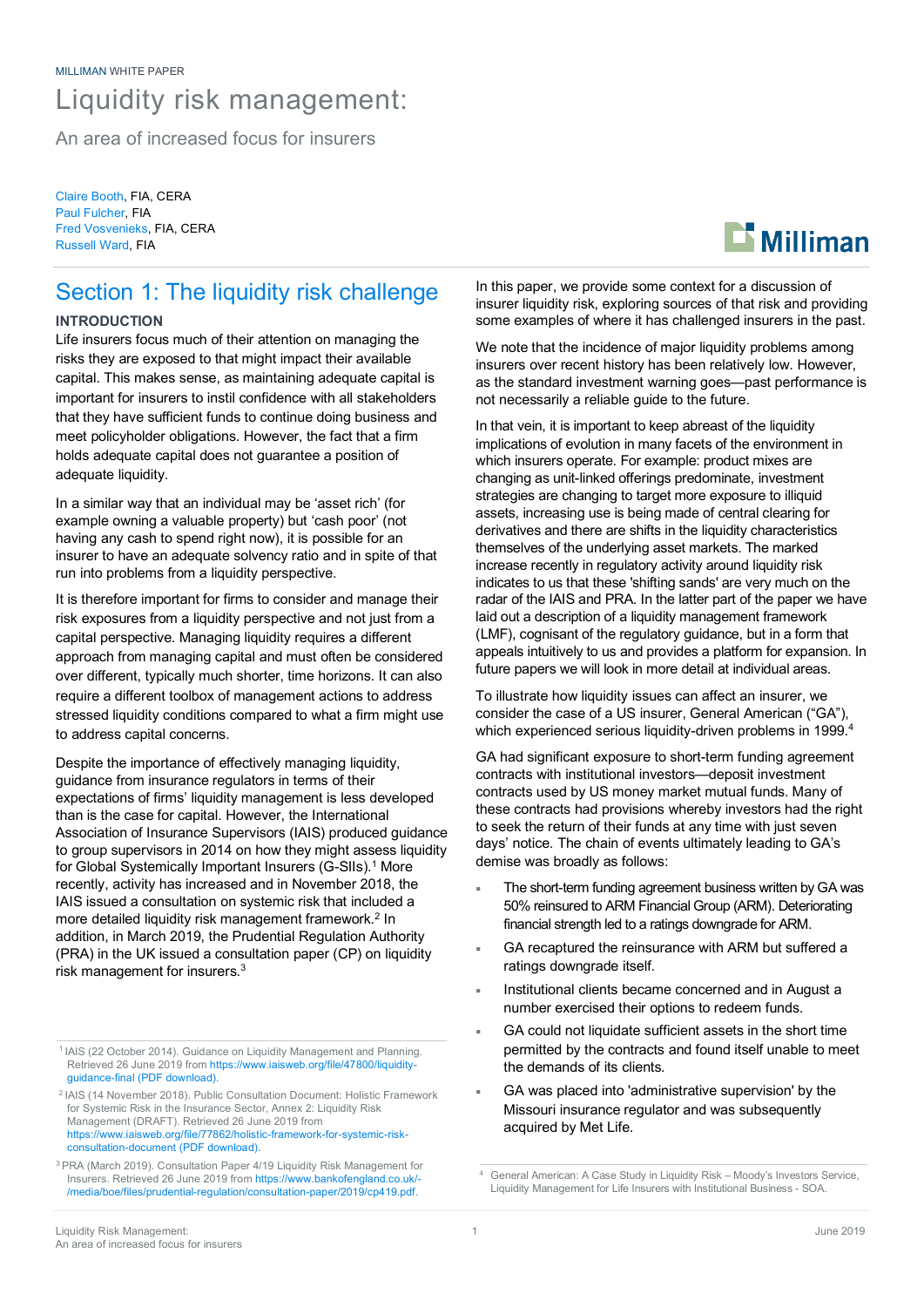There were a number of risk factors that contributed to the outcome:

- Very large exposure to a product embedding onerous contract terms on return of funds
- A concentrated client base of institutional investors
- Under-appreciation of the risk of the liquidity option and the extent to which its exercise might be correlated across the client base
- Use of a reinsurance partner with exposure to relatively illiquid assets
- The events occurred in the summer holiday period (August) when trading in the financial markets tends to be less active

The GA story provides an illustration of a sort of 'butterfly effect,' with a chain of unanticipated events eventually causing the insurer's downfall—in this case not due to issues of solvency but of liquidity.

### **THE LIQUIDITY CHALLENGE**

When thinking about managing liquidity it can be helpful to visualise, at a high level, the system and the flows within it. Figure 1 provides a simplified illustration.

The challenge faced by a firm is to maintain the available cash pool at such a level that allows the various claims on cash to be satisfied. If the level falls too low some claims will go unmet, for a period of time at least, and there will be negative

consequences from this. On the other hand, if the firm is too cautious and the level is kept excessively high then cash demands may be very secure, but adverse consequences will arise in other ways via opportunity costs. The objective, therefore, is to determine an appropriate level for the firm, understand how that level may vary over time and as circumstances change and establish a framework within which actions are identified, prioritised and executed to keep the level in the right place.

In particular, a firm needs to understand:

- When do the cash demand buckets get bigger or less stable?
- When do the 'passive action' flows get smaller or less predictable?
- When are the 'active actions,' considered under business as usual, inadequate?
- What are the adverse consequences of taking 'extraordinary actions'?
- How are all the above affected by any changes in the liquidity characteristics of our own assets and liabilities and investment markets in general?

When describing liquidity risks and particular scenarios to which firms might be exposed, we will refer back to Figure 1.

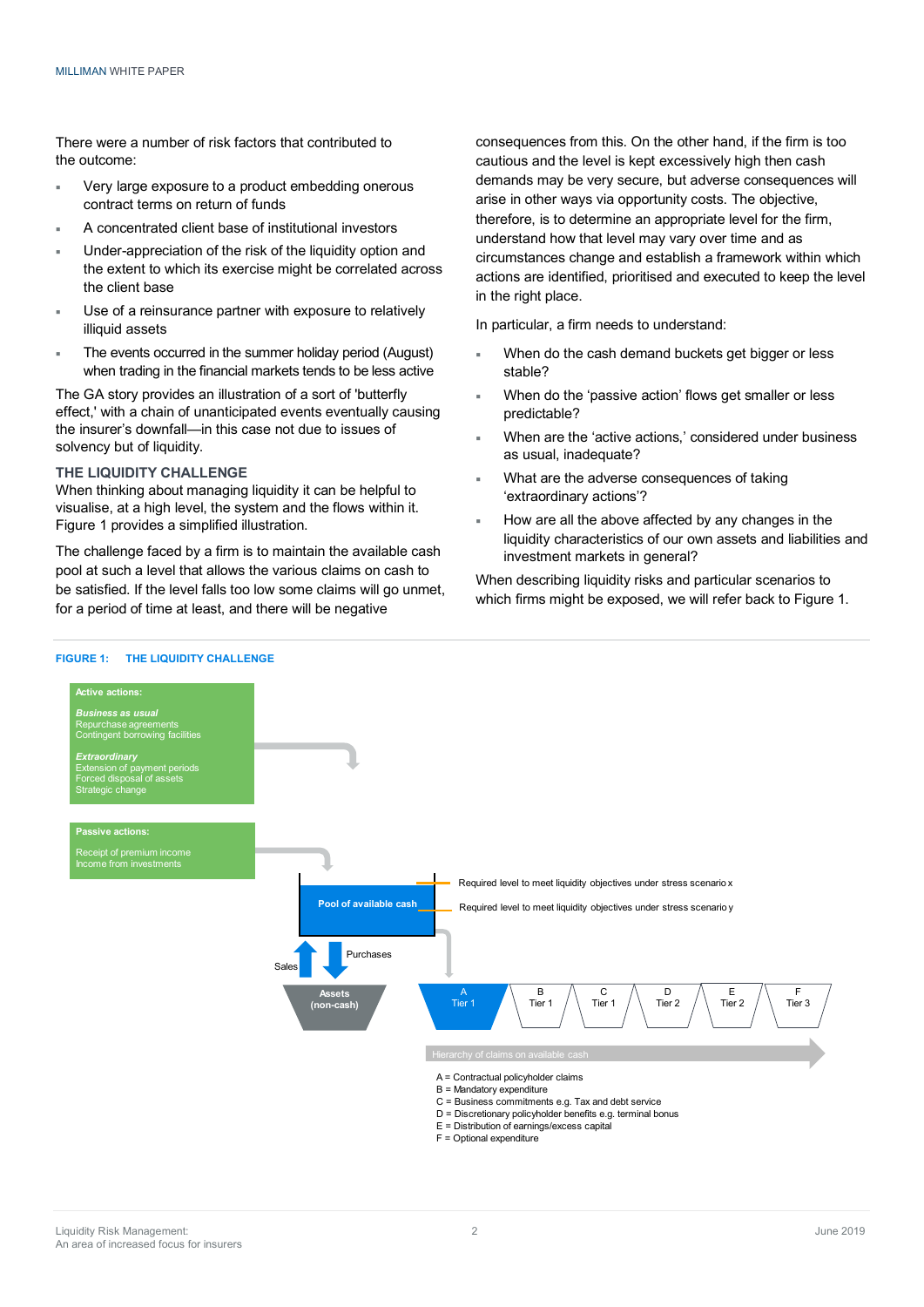#### **Claims on available cash**

As individuals, we all need cash (or electronic equivalent) to carry out our day-to-day activities. However, some activities are more critical than others. For example, having the cash to buy food and water is essential, whereas having the cash to fund a planned holiday is something that can be sacrificed with less severe consequences.

Similarly, life insurers are reliant on cash to satisfy a range of operational and business demands. These demands can also vary in terms of how 'critical' they are. Meeting policyholder claims as they fall due will likely be considered 'highly critical' even in situations of severe stress. In Figure 1, this is shown as a 'Tier 1' demand item, indicating it ranks as a top priority call on the pool of available cash. On the other hand, the payment of shareholder dividends in stress conditions takes a lowerpriority 'Tier 2.' Liquidity demands can therefore be broadly categorised into different 'liquidity demand buckets' with respect to how 'critical' they are to the business.

Under normal conditions, an insurer would be able to meet all demands with one (or a combination) of the cash holdings and other sources of liquidity it has available to call on. However, when considering scenarios where there may be inadequate liquidity to meet all demands, defining these buckets can help provide clarity around priorities, support decision making and avoid unpleasant surprises. In extremis, dividend payments could be reduced or postponed to mitigate cash demands but it is useful to understand the circumstances which might result in such action being necessary.

When setting out the liquidity risk challenge it can therefore be helpful for insurers to distinguish between the essential 'food and water' buckets which must always be filled and the less critical 'holiday' buckets the firm can potentially afford not to fill when there is limited available liquidity.

The investment in non-cash assets is a 'special' case of a liquidity demand bucket. A firm will seek to invest in non-cash assets to boost investment returns and to match the currency and duration of its investment portfolio to its liabilities (thereby reducing its exposure to interest rate and currency movements). Unlike the other demand buckets, the 'non-cash assets' bucket can convert back to cash by selling the assets or at redemption. How quickly and easily this is to do will be determined by the liquidity characteristics of the assets that have been invested in and of the markets within which these assets trade. Of critical importance will be how resilient the liquidity of the relevant markets is expected to be in the context of scenarios that contemplate varying degrees of stress impacting the financial system.

#### **Making cash available**

As individuals, to meet our liquidity demands we typically hold cash in the bank and in addition we have different sources for generating more cash (salary income, income from investments). There are also other sources of cash that could be used if needed but might only be called upon in exceptional circumstances (selling a car, taking out an unsecured loan or borrowing from a friend or family member).

Similarly, insurers typically hold a pool of available cash and 'cash-like' assets to meet their liquidity demands. Insurers are also often able to call upon other sources of liquidity which act as 'taps' to 'top up' the pool of available cash the insurer has. Some of these 'taps' might 'passively' top up the pool of available cash without any special action being required, such as receiving premiums from policyholders or income from investments (e.g., coupon payments from bonds). For the purpose of this report, we will refer to these sources as the 'passive' provision of liquidity. Other sources of liquidity need to be invoked by specific actions, which must be considered and planned in advance, such as the execution of repurchase agreements (repo) or drawing on borrowing facilities—we will refer to these sources as the 'active' provision of liquidity. Within this category some actions might be considered more 'business as usual' while others might only be contemplated under circumstances of an extreme liquidity deficit (cash demand is greater than cash available). We will refer to the latter as the 'extraordinary' provision of liquidity. Such sources may include the forced and premature sale of assets contrary to asset-liability matching (ALM) requirements, suspension of major projects and the reduction or cessation of new business, if it requires initial cash support.

When we need to resort to an extraordinary provision of liquidity and are contemplating the sale of assets to raise additional cash, we need a clear view on the relevant features of different asset classes and the markets within which they trade. Such a view can allow the assets to be allocated into 'Tiers' supporting decisions around the order of sales (e.g., sell Tier 1 first, then sell Tier 2 etc.). Firms will have their own approaches but fundamentally this requires an assessment of how liquid the market is for each major asset type and critically how resilient that liquidity is likely to be under scenarios of market stress. In turn, this will indicate:

- How quickly that type of asset might be sold
- How stable prices are expected to be
- What the costs of sale are likely to be, e.g., bid-offer spreads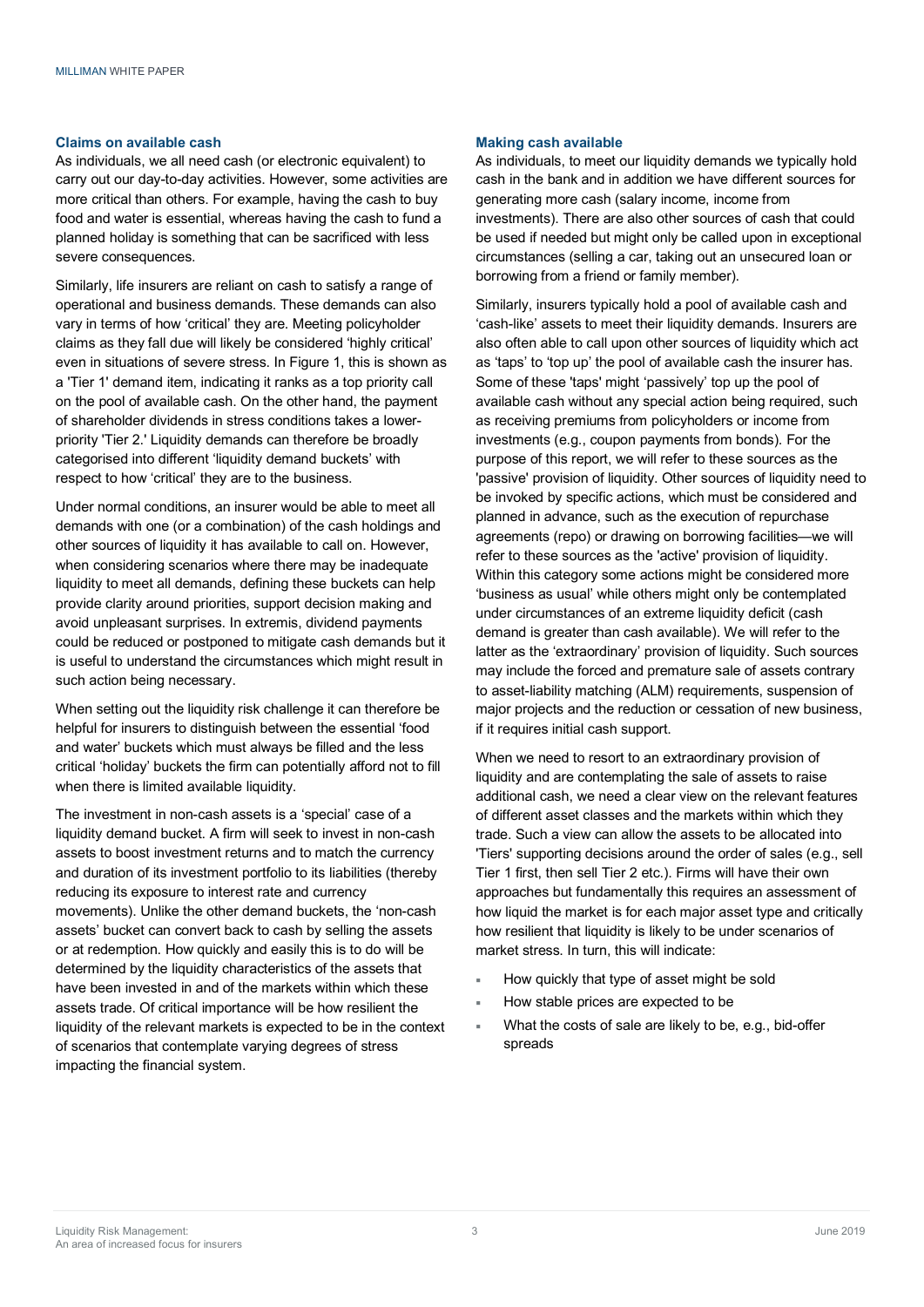Whatever assets an insurer sells to generate liquidity during a stressed liquidity scenario, maintaining a specific record is useful such that when the crisis passes the insurer has a clear view of the asset position it will likely seek to revert to under 'normal' circumstances. In practice, a reversal of all prior sales may not make sense or be practically possible, but the previous investment position should serve as a useful guide at least.

The need to tap into the extraordinary provision of liquidity can bring negative consequences for the business, and they should be taken into account when planning the order in which actions will be taken. Such consequences might take different forms, for example:

- ¡ Additional costs incurred by the firm from paying interest on borrowed money.
- A loss of value from selling assets at depressed prices and/or high spreads.
- Crystallising a capital gain and creating a tax liability, which may then result in further liquidity demands.
- Increased capital requirements from a deterioration of the ALM position.
- Opportunity cost from constraints on the ability to pursue the desired business strategy, e.g., rein back new business volumes, delay or suspend projects.
- Market perception (with potential impact on reputation and perceived creditworthiness).
- Not a cost as such but certainly a factor to consider is how quickly a measure can realistically be taken. If we need cash tomorrow a measure taking weeks or months to implement is clearly not a suitable response.

#### **Getting the balance right**

In this paper, we consider liquidity risk as uncertainty in relation to the adequacy of an insurer's cash supply to meet its cash demands over a defined time horizon.

Failure to ensure this can have significant consequences which can ultimately bring the whole viability of a firm into question. For example:

- If debts are unpaid, or paid late, it can impact the firm's credit rating and future access to borrowing and its associated cost.
- Delayed payments to service providers might result in costs from litigation and operational disruption.
- Not paying dividends can affect the share price and shareholders' willingness to inject further capital into the organisation in the future.
- Delayed payment to policyholders might result in reputational damage bringing increased policyholder lapses and loss of market share for new business. In addition, regulatory intervention may be forthcoming, perhaps involving redress, increased scrutiny and possibly constraints on future business activity.

As a start point, we might thus ask the question 'Do we have sufficient cash—both now and going forward?' Whilst this is the essence of the problem, to address the question we need to break it down and seek greater precision over what we really mean and what we wish to achieve, so:

- For what purpose(s)? Are we seeking cash to cover all demands or some subset according to a recognised hierarchy of priorities?
- If we do not meet all cash demands what are the consequences?
- In what circumstances? Adequacy must be judged in the context of a range of circumstances that might arise to impact both the timing and scale of cash demand.
- Where can we get additional cash from if we need it?
- ¡ How much cash is available, what are the costs and timescales needed to access it and how variable are all these factors in the face of certain stress events occurring?
- Over what time period are we considering the above questions?

Addressing such questions in a clear and coherent way is challenging but, in our view, essential to the effective management of liquidity risk.

When considering capital needs, many firms explore potential outcomes through the creation and evaluation of many thousands of scenarios encapsulating changes to the key risks and their codependencies. One day we may be in a position to apply a similar approach to the assessment of liquidity risk. In the meantime, our view is that deterministic scenario analysis on a much smaller, more focused and tractable scale will better support the development of increased understanding and communication of liquidity risk. When taking such an approach it is important to consider a wide enough range of scenarios to provide rich and meaningful insight into the dynamics of liquidity and to identify the key drivers of liquidity risk. As an illustration, let us contemplate a pandemic type of scenario. What would happen if something like the Spanish flu outbreak were to occur now?

- Claims on protection business (death and possibly disability covers) increase significantly as policyholders fall ill and die equals cash demand up.
- Premium income falls as policies are terminated due to claims or perhaps, in the case of savings contracts, lapsed to conserve funds by those now unable to work due to illness or caring for others who are ill equals cash supply down.
- Expenses are likely to increase, due to a need for temporary staff at increased cost to cover for absentees. That equals cash demand up.
- Asset prices may well fall as lost production impacts the economy and adversely affects assessments of company valuations and creditworthiness. If there is a severe imbalance of sellers versus buyers then market liquidity may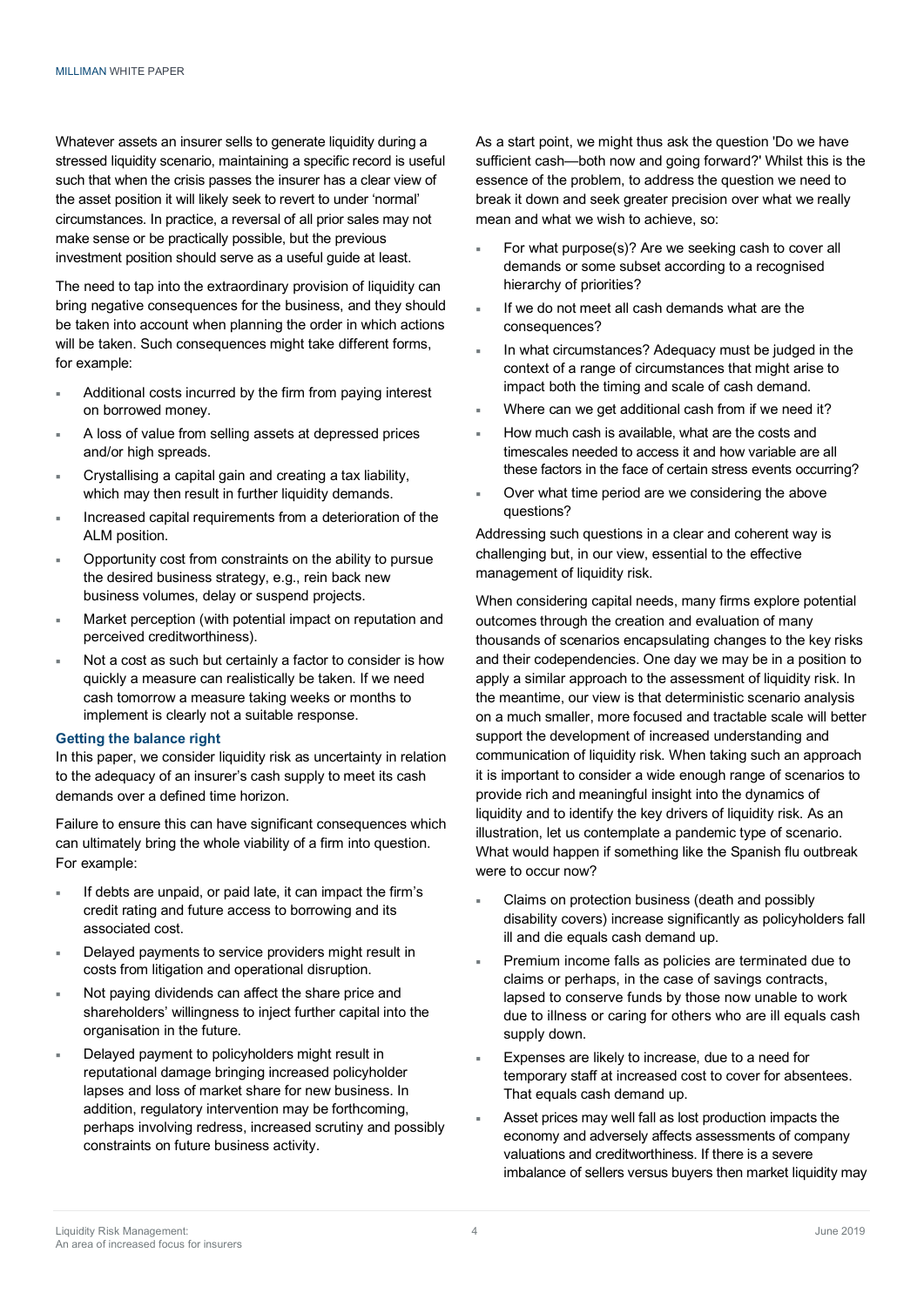dry up with asset sales only possible at deeper and deeper discounts to prestress levels. In today's increasingly connected investment markets, perhaps diversification by geography and asset class provides little protection.

The mark-to-market values of the insurer's derivative positions may move against it, requiring additional collateral to be posted to cover variation margin calls—for cleared positions this will require cash. Should the insurer suffer a credit rating downgrade then there may be another round of increased collateral demands.

Such a scenario may be extreme but it is not impossible. Contemplating such events can help develop a picture of the possible interrelations between factors that drive liquidity demand and supply and so inform a plan of the actions that might mitigate the impacts.

We have structured the remainder of this paper as follows:

**Cash demand:** A consideration of the areas likely to drive an insurer's cash outgo.

**Cash supply:** A look at some typical sources of cash generation.

**Section 2, Managing liquidity risk:** Outlining a framework to manage an appropriate balance between demand and supply.

Finally, in Appendix 1, we provide brief details of some real-life examples of where firms have suffered significant liquidityrelated challenges.

#### **CASH DEMAND**

As discussed in the Introduction above, when assessing liquidity risk it can be helpful for insurers to distinguish between their essential 'food and water' liquidity demand buckets, which must always be filled, and the less critical 'holiday' buckets the firm can afford not to fill for a period of time when there is limited available liquidity. This exercise provides the business with cash priorities aligned to the firm's strategy, as well as insights into the characteristics of the liquidity demands it faces. Our suggested approach for understanding a liquidity risk profile in order to develop a liquidity management framework (LMF") focuses on understanding both the demandside and supply-side liquidity profiles and any dependency between the two. An LMF can then be aligned with the liquidity dynamics studied, and the insurer's risk profile identified through scenario analysis.

Understanding the demand-side profile involves determining all possible material cash outflows, including both those that are expected, for example claims, and those that are unexpected, for example major operational losses. It is then necessary to determine the criticality of these cash demands.

Priorities will be determined by a mixture of business strategy and legal and regulatory requirements. For example, a firm may say that it will always prioritise the needs of its customers, and therefore it will pay all claims within a timeframe of X. Indeed, paying claims is critical to the ongoing functioning of the business, and this would mean that demand for cash to pay claims would always be the priority, and therefore categorised as a 'Tier 1' bucket in Figure 1 above. Other factors that might determine the criticality of a demand are: considerations of the firm's reputation; incentive to avoid legal or regulatory breaches; preservation of credit rating; and the ability to attract and retain staff.

Priority will be given to demands that cannot be delayed and are crucial to the operation of the business. In simple terms, not paying 'Tier 1' claims would result in severe adverse consequences, not limited to business closure. In contrast, the lowest-level tiers should not carry material adverse implications, at least in the very short term.

#### **FIGURE 2: PRIORITISING DEMANDS ON CASH**

| <b>Highest tier</b> |                                                                 | Lowest tier                                                     |
|---------------------|-----------------------------------------------------------------|-----------------------------------------------------------------|
|                     |                                                                 |                                                                 |
| Must pay            | Can be delayed<br>or cancelled<br>Major adverse<br>consequences | Can be delayed<br>or cancelled<br>Minor adverse<br>consequences |

Once an insurer has identified the main areas of criticality of each demand and assigned them to a tier, it can then more thoroughly assess the contents of each demand tier through considering, in detail, a number of 'secondary' characteristics. Examples of these characteristics are:

**Volatility:** How uncertain are we about the level and/or timing of the cash requirement?

**Malleability:** How readily can the level and/or timing of the demand be modified and what are the consequences of doing so?

**Frequency:** How frequent are the demands?

Given that demands have been allocated a criticality tier, the above factors are then relevant in terms of understanding the nature of the risks to be managed and what area the management should focus on.

Such analysis, in combination with similar analysis for the supply of liquidity, forms the basis of an understanding of liquidity exposure, a key piece of the puzzle in terms of understanding and managing liquidity risk.

In Figure 1 above, we showed a simplified example of the typical cash outgo items for an insurer and how they might be organised in terms of priority. In the remainder of this section, we consider their key liquidity characteristics.

#### **Nondiscretionary claims outgo**

As the primary area of liquidity outgo for insurers, claims outgo is likely to be a Tier 1 demand. Typical nondiscretionary guaranteed life insurance policy benefits include death, disability and permanent health insurance (PHI) claims, as well as benefits paid on surrender of a policy.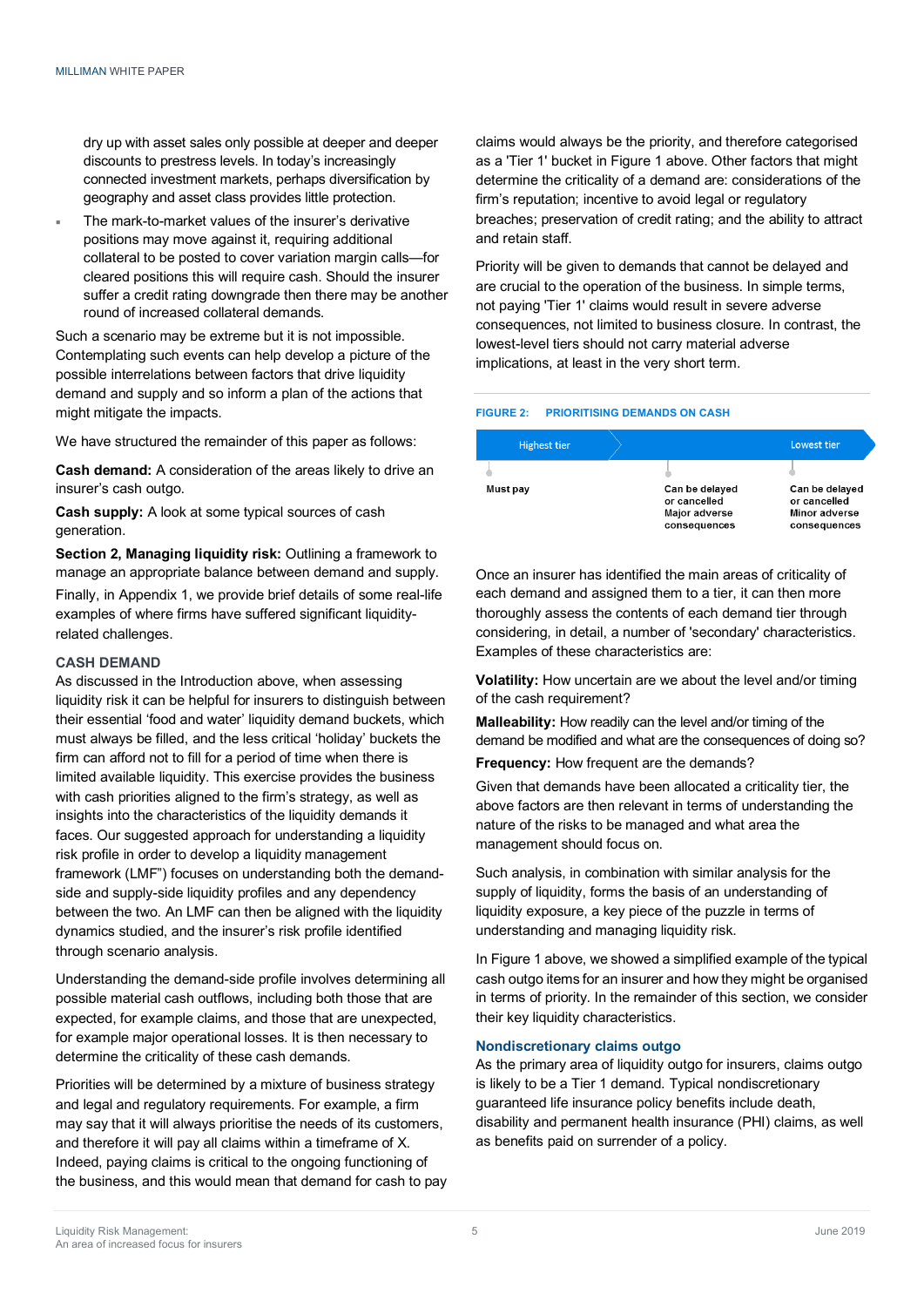Whilst the incidence of individual claims is very uncertain, claims outgo may well be reasonably stable in aggregate, assuming that the insurer has a large block of well-diversified business. Therefore, in 'normal' circumstances, the claims should be relatively predictable; though issues appear in times of stress when the usual dynamics break down. Examples include pandemics or an event triggering a mass surrender. This can result in claims outgo departing significantly from the stable business-as-usual experience. In parallel, limited ability to defer these claims limits the measures the insurer is able to take to manage the stress.

Mass surrender events, such as those caused by market panic or reputational issues, cause uncertainty for the insurer about the amount of claims that could occur in a short time period. Group protection products could be exposed to a mass outgo in the context of a catastrophe event, possibly because risks are concentrated in a particular geographical area, exposing the insurer to the risk of a single event impacting multiple beneficiaries.

Some liquidity strains may be mitigated by an ability to defer claims. In some cases, such a deferral arises automatically from the terms of the insurance contract without the need for any direct action from the insurer. For example, disability benefits where the presence of a deferred period provides some breathing space before benefit outgo actually commences. For other contract types, while the ability to defer may be present, actually invoking it would be more exceptional and require the insurer to make a specific decision. As an example, many unitlinked products have contractual terms and conditions giving the insurer the option to defer paying surrenders in times of stress, in order to give them a suitable period in which to liquidate the underlying unitised fund assets. However, for many products, deferring the payment of claims is unacceptable from regulatory, legal and reputational perspectives.

In cases where an insurer does not have a large diversified block of business, claims outgo may be volatile even under 'normal' conditions.

# **Discretionary claims outgo**

Insurers have discretion over the payment of certain benefits, primarily in relation to bonuses on with-profits business. These types of benefits can be classified as slightly lower criticality than nondiscretionary benefits, given the fact that they are not guaranteed. However, ability to cancel, reduce or defer payments may be limited by the terms set out in the Principles and Practices of Financial Management (PPFM) and any preexisting policyholder expectations over the level of bonus received. If the insurer does not pay bonuses in line with the PPFM and policyholder expectations, there is a risk of regulatory consequences.

#### **Mandatory operational expenses**

Regular business expenses such as marketing costs, broker commissions, staff salaries, rent, and utilities etc. are sources of demand for liquidity which are likely to be fairly certain in amount and timing. Expenses are generally contractual and therefore insurers have a high level of certainty over their amount and timing for the period of the contract. Insurers may have the ability to reduce or delay certain expenses in times of liquidity strain, for example through negotiating supplier terms and extending payment deadlines. Typical day-to-day operational expenses, whilst important to the running of daily business, may be considered slightly lower priority to claims payments. given the ability to adjust the timing of some of them, and that the consequences of such actions are likely to be less severe than failure to pay claims on time.

However, events causing operational disruption and their associated costs do have the propensity to cause unplanned expenditure of an uncertain amount. Whilst all insurers will experience operational issues to some degree, they could range from the very minor to the highly onerous. These types of expenses could be critical if an operational event requires immediate action to resolve the issue. For example, anything which compromises data security or the safety of the workplace environment will require immediate remedial action—such action may be very costly but the consequences of delay would be far more so in terms of the potential for fines and reputational damage.

Finally, some expenses such as defined benefit pension contributions can be both variable and onerous. However, the timing of contribution reviews should at least be known in advance and there may be scope to adjust the contribution schedule in the event of a severe liquidity stress.

#### **Business commitments**

Business commitments include demands such as payments to service debt, equity dividends, regulatory levies and tax payments. For most of these items, the insurer will know the amount and timing of the outgo well in advance of payments having to be made. However, with the exception of equity dividends, there will be little scope to flex payments under stressed conditions without significant consequences.

#### **Derivative collateral**

Use of derivatives within investment strategies is commonplace amongst insurers to help mitigate certain capital market risks and the associated capital requirements. However, the use of derivatives brings with it exposure to liquidity risk through the need to collateralise positions where the mark-to-market value of the instrument represents a liability to the insurer. Following the implementation of the European Markets and Infrastructure Regulations (EMIR) there is an increasing requirement to centrally clear derivative products, in particular vanilla products such as interest rate swaps typically used by insurers.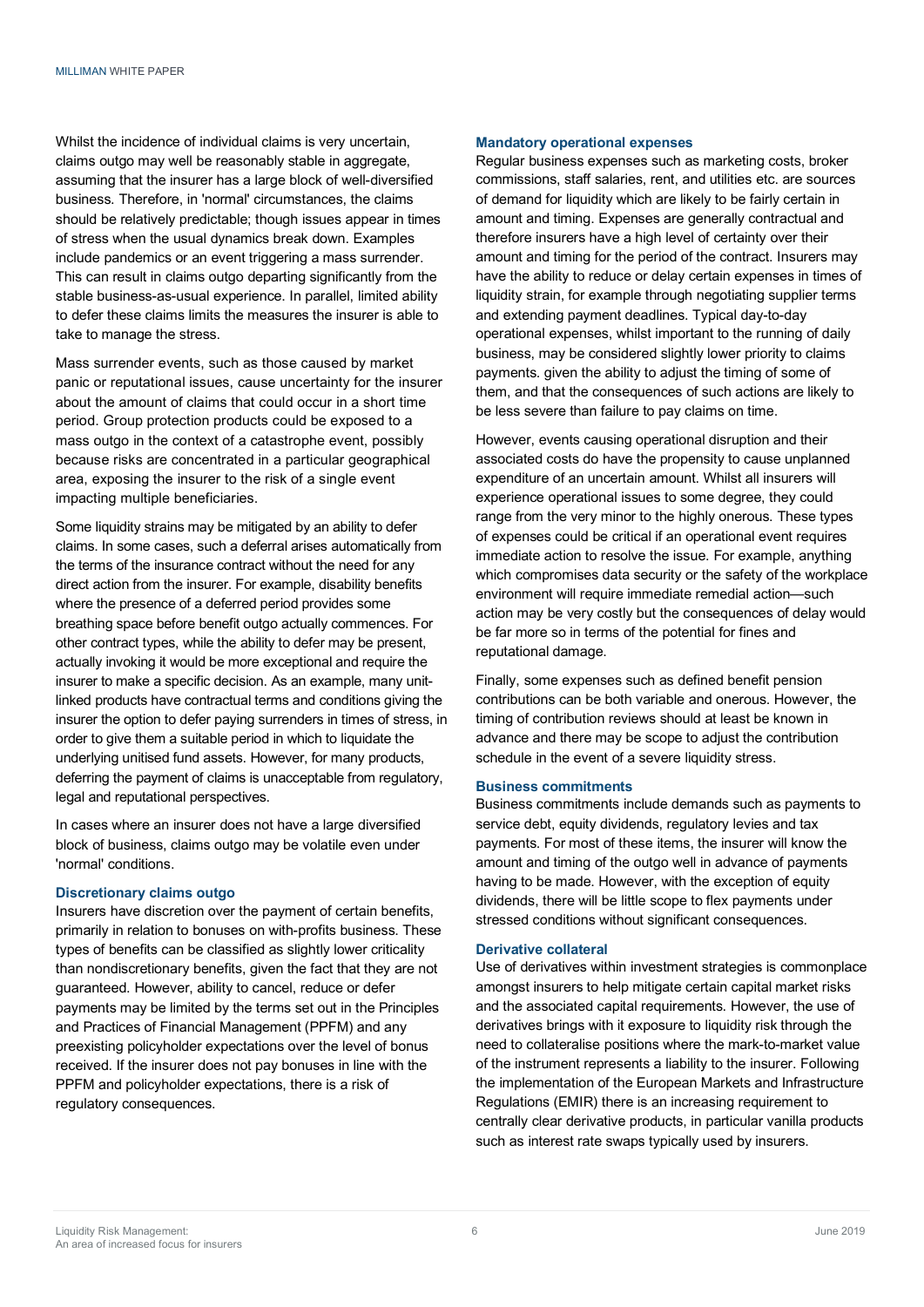However, under central clearing, there is a requirement that the variation margin is posted, essentially, in cash. Thus, derivative exposures have the potential to give rise to cash demands that are both volatile and sudden.

The requirements for clearing relate to new positions and the Bank of England noted in its November 2018 Financial Stability Report that insurers currently clear only about 20% of exposures on single currency interest rate derivatives—this implies significant headroom for the growth of this particular source of liquidity risk.

For non-cleared derivatives, the landscape is also changing, and any insurer in Europe with derivative exposures (notional amounts) of more than EUR 8 billion will be required to post initial margin on its existing positions from September 2020. The liquidity impact of this requirement could be significant, although the obligation can fortunately be met with a range of assets in addition to cash, for example corporate and covered bonds may be used.

#### **Optional expenditure**

More strategic actions insurers choose to carry out might include: acquisitions; writing new business; developing new products; or improving infrastructure. The liquidity demands associated with such activities can be thought of more as liquidity 'wants' rather than liquidity 'needs.' In other words, they are carried out when liquidity is sufficient to allow them, whilst day-to-day liquidity needs, such as claims, expenses and collateral calls on derivatives, take priority in terms of using liquid resources.

#### **Cash and liquidity risk registers**

The IAIS (22 October 2014) observed that 'a comprehensive understanding of the insurer's sources and needs of liquidity and the interplay thereof are instrumental in liquidity management.'

To this end, and in order to classify their liquidity demands, an insurer could list and classify its cash demands and its potential cash sources on a 'cash register.' This is a useful mechanism for considering, analysing and documenting the liquidity risk dynamics of each of the buckets, as well as the different items in those buckets.

Building on the information provided in the cash register, an insurer may also find it helpful to document the different areas of risk that may give rise to liquidity strains in a liquidity risk register. We think of the relationship between these risk management tools in the way shown in Figure 3.

#### **FIGURE 3: BUILDING BLOCKS FOR EVALUATING LIQUIDITY RISK**



We discuss each of these in more detail in Section 2 of this paper below.

#### **CASH SUPPLY**

Liquidity demands are met by a pool of available cash that an insurer holds. The insurer's exposure to liquidity risk is therefore determined by its capacity to maintain this pool of available cash at a level adequate to meet its liquidity demands. The following sections describe the principal sources of cash supply.

#### **Available cash**

For the purpose of this report, we define 'available cash' to mean cash held in a bank current account readily accessible by the insurer—we exclude other 'cash-like' investments from this definition.

For insurers, almost all liquidity demand buckets must ultimately be met by the firm's pool of available cash and cannot be met directly by other asset classes. For example, it is not normally possible to pay out a claim to a policyholder directly with a government bond. Investments, or any other sources of liquidity, therefore need to be converted into cash first in order to meet a liquidity demand. An exception to this is the ability to use selected noncash assets to meet liquidity demands for some collateral calls on derivatives (initial margin and variation margin for instruments not yet subject to central clearing).

As liquidity demands are fulfilled over time, the available cash will reduce and therefore the liquidity pool must be 'topped up.' It will often be the case that cash inflows from the in-force business will naturally replenish the pool of available cash (a 'passive' source of liquidity). However, under certain circumstances it might be necessary to sell assets or turn on other liquidity supply taps in order to maintain sufficient available cash. When considering which sources of liquidity to utilise, insurers might ask:

- How quickly can a particular source be turned on to generate 'available cash'?
- How certain are we as to the amount of available cash that the source can provide? In particular, is this likely to be adversely impacted by stressed liquidity scenarios which will also trouble us, i.e., an incidence of so-called 'wrongway risk'?
- What are the costs associated with tapping a particular source?
- Are there any other consequences to 'turning on' the tap (e.g., asset-liability mismatching from selling a long-term investment, reputational damage from perceived weakness)?

We have broadly categorised the different sources into:

- Passive sources
- Active actions (short term)
- Active actions (medium term)

In the case of the active actions, some will be considered 'business as usual,' with other measures deemed more 'extraordinary' and reserved for times of particular liquidity stress.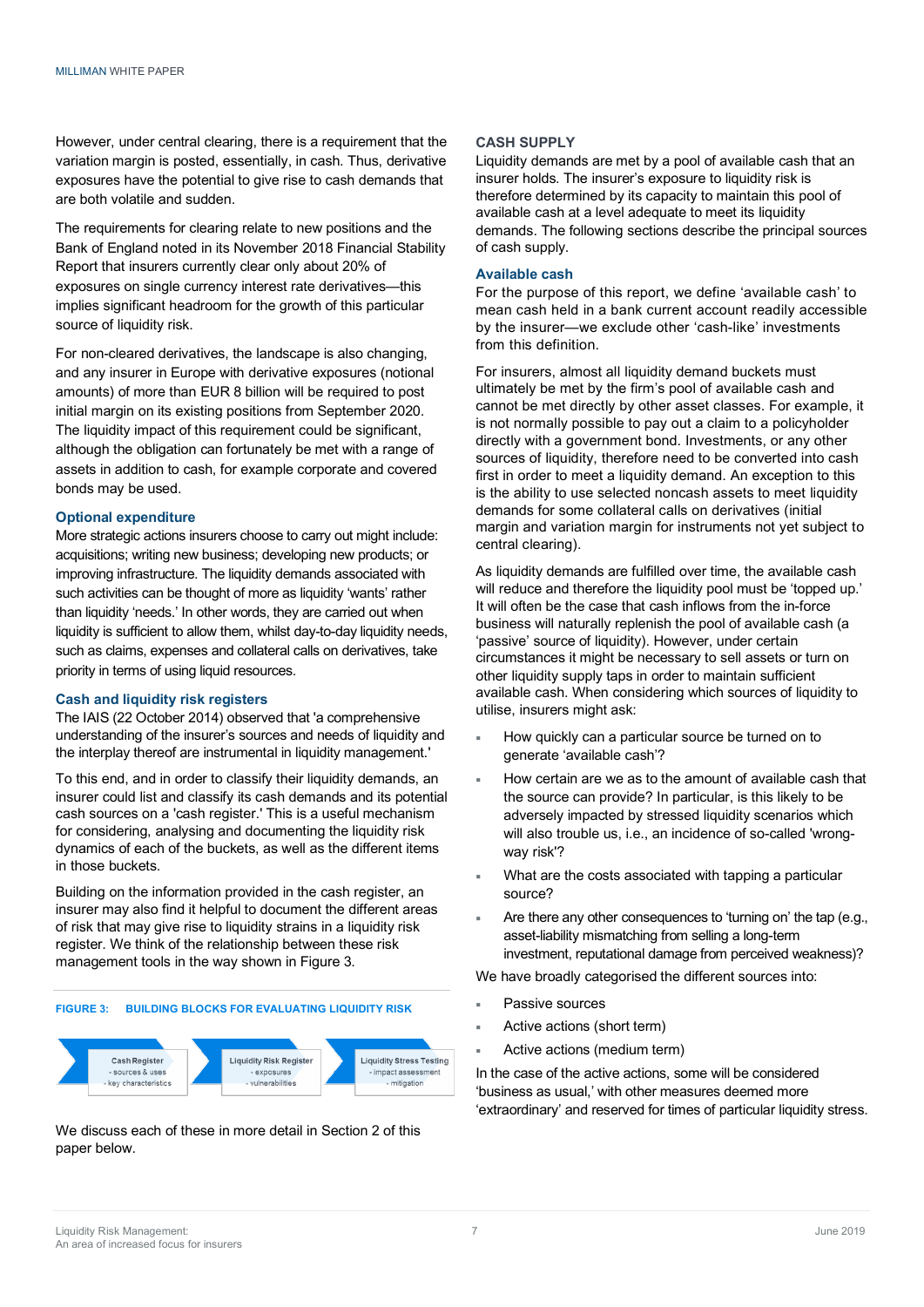#### **Passive sources**

Some liquidity sources automatically generate cash over time. For these sources of liquidity there tend to be few 'active' decisions required by the insurer. Some examples include:

**Premium income**: The premiums received from policies serviced by the firm. It can also refer to reinsurance receivables and commissions received from a reinsurance counterparty.

In the case of receiving premium income, this cash generation represents the natural conversion of the value of 'future premiums' reflected in the Best Estimate Liability (BEL)—an illiquid asset—into actual cash on the Solvency II balance sheet. For large and diversified blocks of business, premium income tends to be predictable, although certain events, such as a mass lapse shock, might result in less cash generation than was expected.

Another aspect to this is new business. Whether this is net positive or negative to liquidity will depend on the mix of business written—regular or single premium, conventional or unit-linked. Ex ante, we would expect the response of new business flows to liquidity stress events to be strongly positively correlated with existing business premium flows. In fact, they may well be more sensitive, in particular if funneled through a relatively small number of intermediaries who are likely to follow an insurer's fortunes more closely than the average policyholder is.

Whilst premium income is likely to be a significant source of liquidity for an insurer, it unfortunately offers limited scope for active management. At best, new business might be reduced, albeit with a lag, via price increases or even product withdrawal but these actions will not be taken lightly as there is no guarantee of a successful reversal once the stress has passed. The longer-term implications for the business are likely to be linked to whether the insurer has been forced to act in isolation due to an idiosyncratic event or is simply following a more general market response to a systemic event.

**Investment income:** This includes income from coupon payments or maturities from bond holdings and dividend income from equity holdings. Different investments yield different levels of cash, with differing degrees of regularity over the course of the invested period. Most bonds provide relatively predictable levels of cash through coupons (unless the bond defaults). The level of equity dividends received will be more volatile due to its dependence on the earnings of the firms invested in. Nevertheless, many firms do aim to 'smooth' dividends to reduce this volatility. When investing, insurers should therefore consider the amount and predictability of the passive income to be received from different asset classes. In cases where firms invest in equities through a collective investment fund, the dividend income may be automatically reinvested in the fund and therefore would not generate available cash for the firm until the holdings are sold.

When considering the reliability of income flows under stressed conditions, it is worth considering the extent of exposure to financial firms. The rationale is that a liquidity stress that affects a particular insurer might also influence financial sector firms more generally, e.g., banks. Thus, there is a risk that income flows from this source are reduced at the same time the insurer is most in need of them.

#### **Active actions: Short-term measures**

In addition to the 'passive' sources of supply, insurers are often able to call upon a number of additional liquidity sources which can be accessed when required to increase the available cash that the firm holds.

Over the short term, this can include actions like selling investments (discussed further below) or utilising contingent liquidity facilities such as overdrafts, repo arrangements or other short-term lending facilities at the insurer's disposal. The insurer may also seek to defer some claims by suspending redemptions on certain unit-linked funds when asset markets are under stress, e.g., as occurred for property funds following the UK's decision in June 2016 to leave the European Union. Under normal conditions, overdrafts and short-term lending tend to be reliable and have a degree of flexibility over the amount of cash that can be generated. There is typically a cost to taking these actions so it makes sense to weigh up the costs against the benefits when deciding which liquidity sources to tap in a given situation. For example, using contingent liquidity facilities such as overdrafts and repos can have direct financial costs (interest charges) to the firm. Selling investments will incur trading costs and possibly a loss of value if the speed of liquidation required pushes sales above typical deal sizes for the market. Furthermore, there might be capital consequences if the insurer's ALM position is disrupted.

To invoke these actions may also have other repercussions if it fosters a market perception of weakness. Consequently, whatever actions are taken, it is always important to consider how they should be communicated to external stakeholders and the wider market—negative perceptions can cause damage irrespective of their validity.

#### **Active actions: Medium-term measures**

Some other active actions to raise cash take longer to implement. These include approaches to monetize the value embedded in a portion of the existing business by sale, securitization or, for unit-linked business, implementation of a unit-shorting programme. Other actions an insurer may consider are: issuing debt and/or equity or entering into a financial reinsurance arrangement. Issuing debt comes with a cost of borrowing, the rate of which will be determined by general current market conditions (which may well be unfavourable in a broad-based liquidity stress event), coupled with insurer-specific factors such as credit rating and the duration of the bond. Note that the event(s) giving rise to the liquidity issues may also impact the creditworthiness of the firm, making issuance more difficult or at the very least increasing the spread required. Issuing equity will by definition result in the dilution in the value of existing shares in the firm.

Entering a financial reinsurance arrangement normally comes at a cost and might have capital implications such as an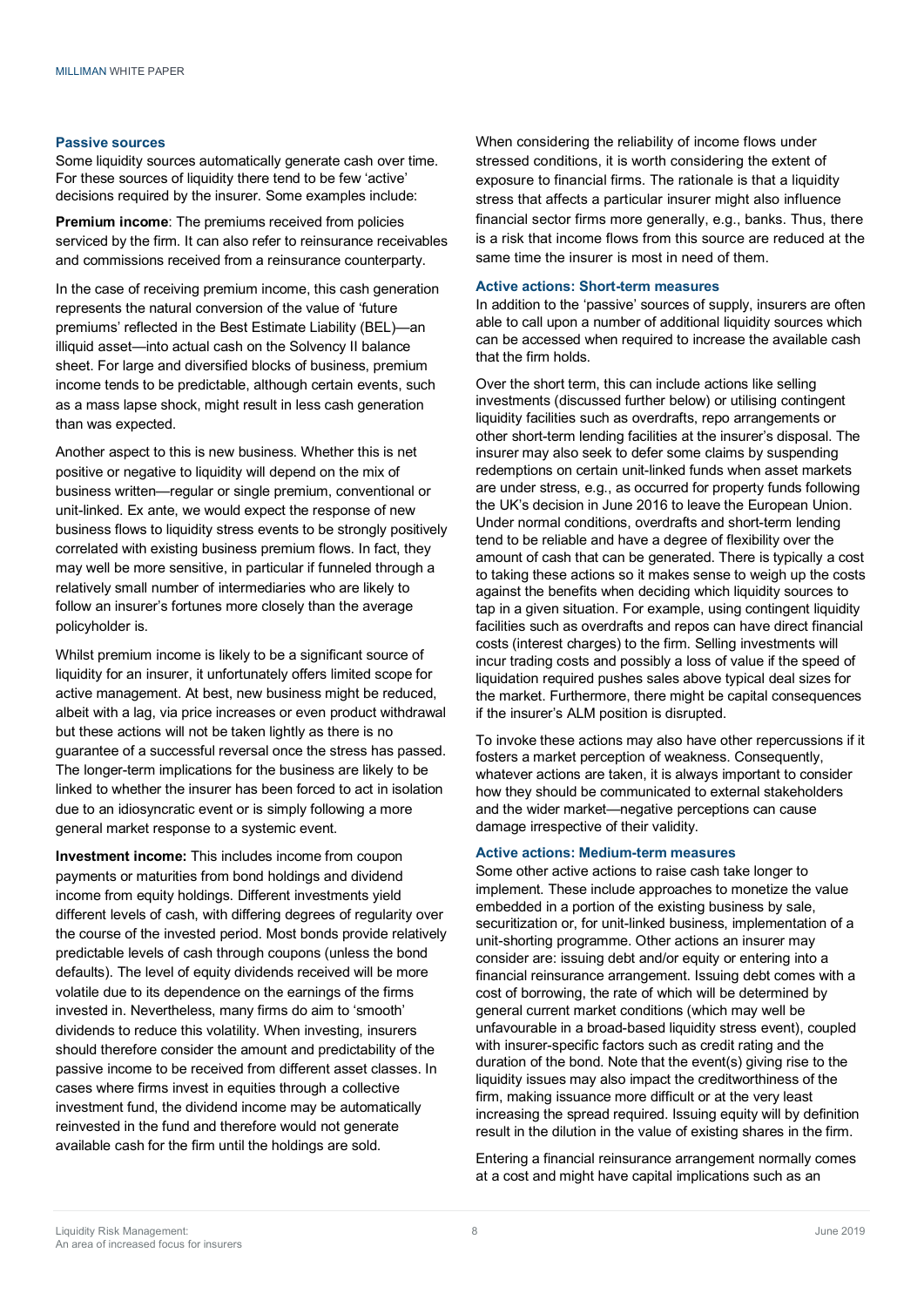increase in the counterparty risk element of the Solvency Capital Requirement (SCR).

Given the 'longer-term' nature of these actions, they would tend to be utilised for significant strategic moves (such as acquiring a block of business, making investments in the infrastructure of the business or scaling up sales operations) rather than to meet the insurer's day-to-day liquidity needs.

#### **Investments**

Typically, an insurer will hold assets providing a regular inflow of cash that are in general alignment, in terms of amounts and incidence, with the expected cash outflow requirements of the liabilities. This is particularly the case where the cash flow profiles of the assets and liabilities are both stable and predictable.

For example, it is very common for firms to use bonds to back in-payment annuities, with the bond portfolio constructed such that the coupons and redemption payments match up with the expected annuity payments (at least on an annual basis). The more uncertain the liability cash flows, either in terms of potential short-term variation or scope for major unexpected spikes in experience, the harder it will be to find assets that generate matching cash flows. This drives a need to hold a greater level of cash or other highly liquid assets that can be readily realised at times when a cash flow deficit would otherwise emerge.



If there were no other factors to consider, a firm could effectively eliminate all liquidity risk by just 'warehousing' cash equal to the undiscounted value of expected future claims and expense outgo (net of any recognisable future premium or charge income) plus any additional amount to cover the SCR of the in-force business. Of course, such an extreme strategy is expected to deliver poor investment returns to stakeholders. Therefore, an investment strategy focused purely on mitigating liquidity risk is suboptimal from other perspectives. Furthermore, even if a firm's board or senior management viewed such an investment strategy as desirable, there are barriers, such as policyholders' expectations and regulatory requirements, which would prevent or severely constrain its implementation.

At the other end of the spectrum, an insurer should not ignore liquidity or naïvely assume it will always be able to access enough. Unavoidably, insurance liability cash flows are uncertain, and so firms must always maintain some degree of cash buffer and highly liquid investments and cannot rule out the possibility that they may, at certain points, need to sell other assets to meet liquidity needs. Insurers must also consider how different liquidity strategies would fare under both normal and stressed conditions.

For example, while it is common for firms to hold a high proportion of investments in corporate and government bonds, some firms seek to invest in more illiquid asset classes (such as infrastructure debt) to increase returns. In such cases, to compensate for the reduced liquidity of part of its portfolio, the firm may need to apply a counterweight and seek increased liquidity elsewhere—possibly via a higher cash holding. These cash holdings will reduce returns of the portfolio of investments and partially offset any extra returns gained by the illiquid investments. Under 'normal' conditions, this strategy (illiquid + cash) might actually be more effective from a liquidity risk management perspective, as it results in a greater holding of cash. However, should the firm experience a prolonged period of stressed liquidity conditions, the position should be carefully considered—could the cash be depleted, leaving a rump of very illiquid assets and a significant challenge in terms of restoring a satisfactory liquidity position?

In developing or reviewing the appropriateness of the investment strategy, every insurer therefore needs to factor in the liquidity characteristics of the assets under consideration alongside other key criteria such as their investment return potential and contributions to capital requirements. Much as higher-yielding assets typically carry higher capital charges, many higher-yielding asset classes have relatively low liquidity (compared to cash), and so a balance between the various criteria needs to be struck based on the insurer's own objectives and appetite for risk.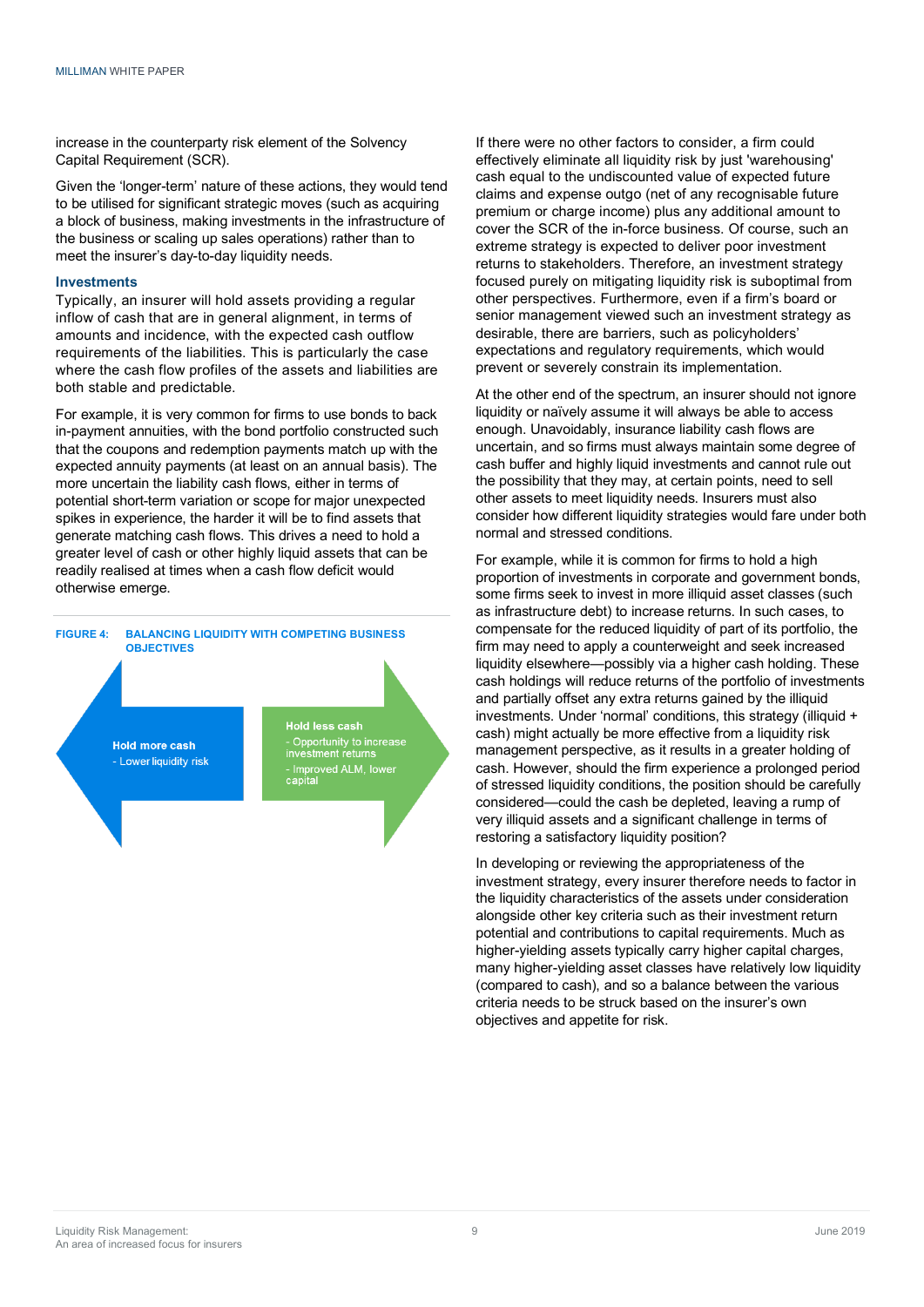# Section 2: Managing liquidity risk

# **INTRODUCTION**

In the previous section, we outlined a broad introduction to liquidity risk and described how it might manifest in the context of an insurance operation. In Section 2, we aim to formalise the discussion and consider the key elements of an overall framework to manage liquidity risk in a comprehensive and coherent way.

A robust liquidity management framework (LMF) provides guidance to insurers on the various tools and procedures to be utilised in order to manage their exposure to liquidity risk. While insurers may not actively seek liquidity risk in an investment strategy, it is often a component of insurance business that cannot be totally avoided. This section will outline a suggested framework we feel is generally aligned to the PRA's expectations as set out in CP4/19 and can sit alongside insurers' current capital management frameworks for a more comprehensive risk management strategy.

The main aims of the LMF are to identify, measure, monitor and manage liquidity risk. Four pillars will support these objectives for liquidity risk (LR):

- 1. **Liquidity risk appetite:** The duration, types and severity of risks that the firm aims to be able to withstand under normal and stressed scenarios, while considering the balance of its liquidity needs with other business objectives.
- 2. **Liquidity risk strategy:** A well-defined set of procedures that detail the firm's approach to managing its liquidity risk, which is consistent with its stated risk appetite.
- 3. **Liquidity risk governance:** Clear delegation of responsibilities and reporting lines along with proper documentation of liquidity risk policies that are consistent across the group.
- 4. **Liquidity risk reporting:** Configuration of reports on liquidity, including metrics and tools used as warning indicators, that support the execution of certain mitigating actions that are appropriate for the given situation.

Technical and administrative systems will have to be put in place by the firm to underpin the four pillars of the LMF and provide a foundation for effective, ongoing liquidity management.

The exact composition of each pillar will be unique to each company or group, but may broadly be in line with the components shown in Figure 5.



The remainder of this section provides detail on each of the pillars of our suggested liquidity management framework.

# **LIQUIDITY RISK APPETITE**

The key first step to managing liquidity risk is to understand your 'liquidity universe.' In other words, a firm should have a comprehensive grasp on its exposures to liquidity risk through understanding the sources of demand and supply for cash, and how the dynamics of demand and supply could change under different scenarios. The next step is to decide a level of risk (for each source) the insurer has an appetite to seek or accept.

While the board will approve the liquidity risk appetite, its development will likely be delegated to the relevant first-line functions such as treasury, with support from the risk function.

For the majority of insurance firms, seeking liquidity risk is not a strategic aim, but one that still inherently arises through writing insurance business. Most firms will therefore seek to manage their exposure to liquidity risk rather than to seek liquidity risk or avoid the risk entirely. Risk appetite should then be centred on setting limits to ensure that liquidity risk is within the range of outcomes acceptable to the board. That being said, as insurers move towards reliance on investments in illiquid assets in search of higher yields, risk appetite should be critically reassessed to ensure that the effective management of liquidity risk is not being compromised.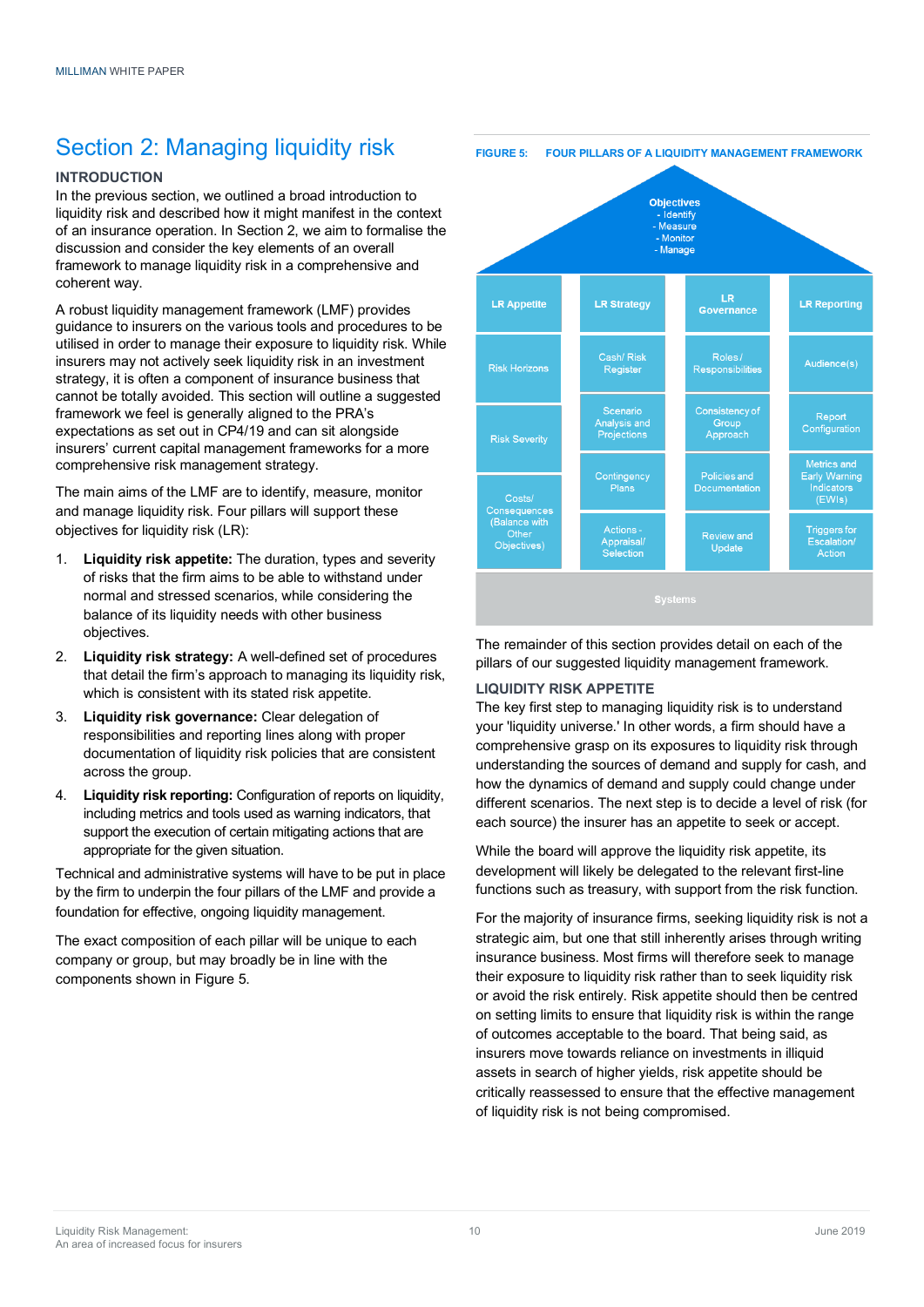Setting risk appetite might involve setting thresholds and limits to ensure:

- At a minimum, the critical Tier 1 liquidity demand buckets should always be met even under extreme situations.
- The position of the lower tier demand buckets is carefully considered—there may be an acceptance that in the most severe scenarios contemplated the insurer may be unable to satisfy them fully. However, this should be an explicit and conscious decision.
- In all but the most severe scenarios the insurer is not required to turn to extraordinary provisions to tap the required liquidity.
- In severe scenarios, where either not all liquidity demands can be met or extraordinary provisions are used, there is clarity on the nature and scale of the consequences and that they do not exceed a certain cost or other measure of severity.

To bridge the gap between setting objectives, such as the above, and setting a risk appetite that can be comprehended by a range of stakeholders across the business, requires a set of metrics that can be clearly defined and whose data requirements can be realistically supported by the insurer's management information systems. The measures should also be widely accepted as meaningful, in that changes in their levels have readily explainable linkages to variations in the health of the insurer's liquidity position. Finally, there must also be sufficient relevant data to enable 'normal ranges' of the metrics to be calibrated. Stress and scenario testing, covered later in this paper, will yield insight into the level of cash buffer required to fill the liquidity demand buckets under a range of stresses varying by severity and duration, which will allow target levels of the liquidity coverage metrics to be set.

A risk appetite should be clear about the severity of stress the insurer aims to withstand. The PRA notes in CP4/19 that it 'expects the insurer's risk appetite statement to define the duration, types and severity of liquidity stresses it aims to survive.' Types of stresses assessed are relevant in that a robust risk appetite will be set with reference to the firm's ability to survive a comprehensive range of liquidity type scenarios. For example, scenarios should include idiosyncratic events affecting the insurer in isolation as well as more market-wide systemic events and indeed scenarios that contemplate combinations of both. Liquidity stress testing should not be deemed an isolated exercise but integrated with the stress testing performed for capital purposes as scenarios developed to assess capital implications may also imply adverse liquidity characteristics. An integrated approach will make for better overall coverage of the risks and also allow the insurer to contemplate the trade-offs and interactions between the capital and liquidity risk drivers and thus stimulate thinking around responses that balance potentially competing aims.

Alongside this testing, a firm should provide for its key liquidity metrics to be assessed within each scenario and then used within the risk appetite statement. Typically, insurers use some form of liquidity coverage ratio (LCR) and excess liquidity measures. There are no universal definitions of these metrics but, for the purpose of this paper, we adopted the definition of the LCR shown in Figure 6. Nevertheless, however we define the metric, there should be clarity on how the insurer will evaluate assets, with a view to determining those deemed the most liquid and thus having the greatest utility in the event of a liquidity stress. Finally, an important area to consider is the time horizon over which the risk appetite is set. Some liquidity stress events can arise over very short periods while others will be far more prolonged, so there is a need to target both shortterm and longer-term horizons. In CP4/19 the PRA highlights that a risk appetite statement should identify the timescales over which particular risks are expected to arise.

#### **FIGURE 6: DEVELOPING QUANTITATIVE LIMITS: SCENARIO ANALYSIS RESULTS**







Figure 6 indicates how the setting of a liquidity risk appetite might be supported with reference to stress and scenario testing. The results show the LCR under each of a range of short-term liquidity shocks. <sup>5</sup> We have defined the LCR as follows:

# *LCR = (Liquidity Buffer + Cash Inflows) / Cash Outflows*

Where:

Liquidity Buffer—is a pool of highly liquid assets specifically available to cover deficiencies of cash inflows to meet cash outflows over the relevant scenario horizon.

Cash Inflows/Outflows—are projected values over the relevant time horizon, e.g., one week, one month.

Figure 6 shows the LCR with the liquidity buffer initially set to zero, and therefore compares the ability of the insurer to meet its cash outflows using only its cash inflows. Each dot on the graph represents the liquidity 'low point' in each scenario, i.e.,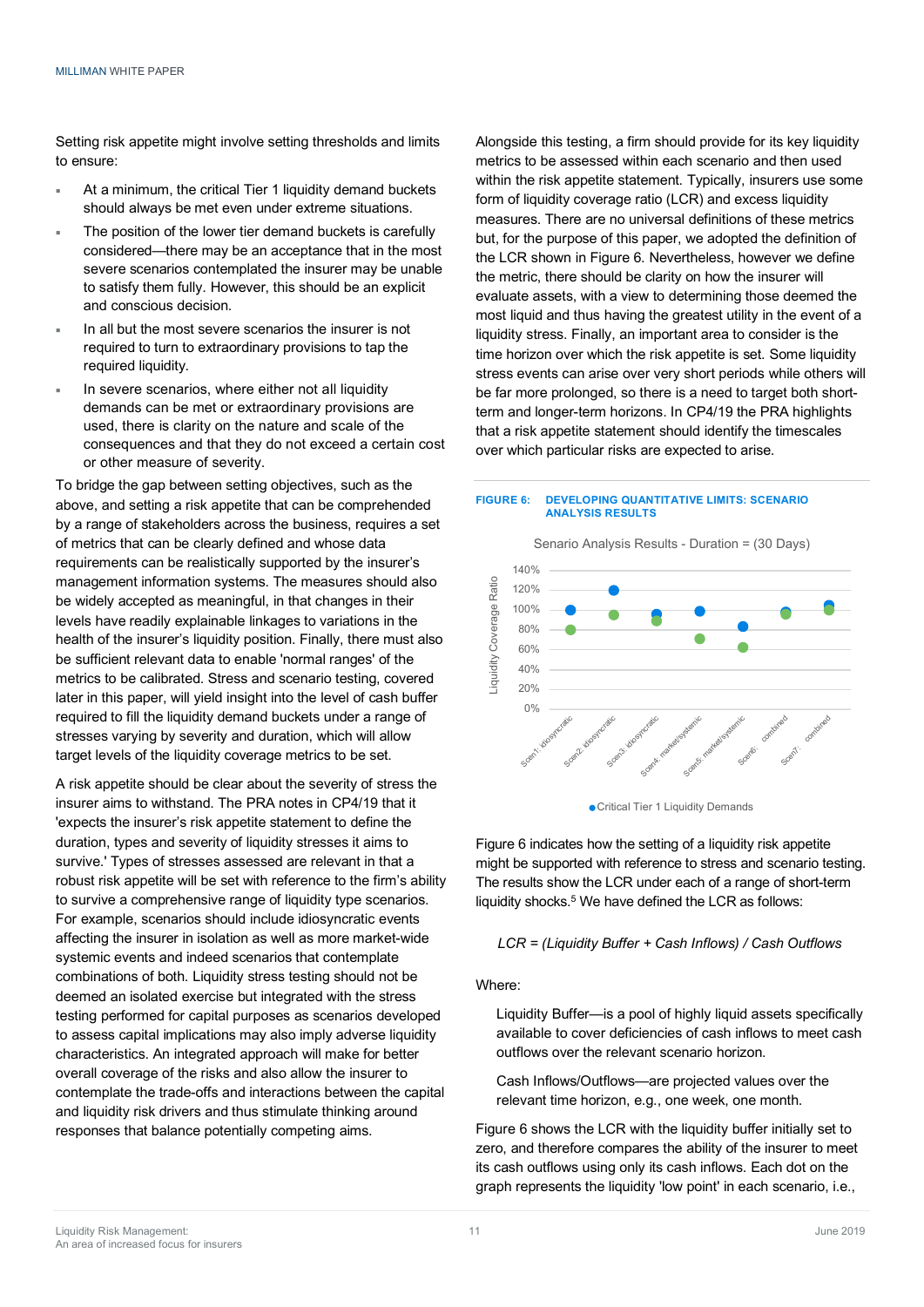the lowest LCR observed throughout the period of stress. Two different levels of liquidity comfort are targeted:

- 1. Only Tier 1 outflows, or critical liquidity demands, are included in the LCR denominator (blue markers).
- 2. All liquidity outflows are included in the denominator of the LCR (orange markers).

The next step is then to set the liquidity buffer so that there are sufficient liquid resources to cover liquidity demands under each scenario the insurer has a desire to protect against. The insurer may decide against covering all scenarios. For example, if it does not have the appetite to hold liquidity to cover the most extreme scenarios modelled, they would be excluded when calculating the buffer.

As a simple example, we consider in Figure 7 some hypothetical results that might represent our contrived Scenario 5.

#### **FIGURE 7: DEVELOPING QUANTITATIVE LIMITS: SCENARIO 5**

|         |        |         |                |              |             | <b>Scenario 5 - Detail</b> |               |               |              |                   |            |         |
|---------|--------|---------|----------------|--------------|-------------|----------------------------|---------------|---------------|--------------|-------------------|------------|---------|
|         |        |         |                |              |             | Case 1 - No LCP Actions    |               |               |              |                   |            |         |
| Time    | Cash   | Tier 1  | Lower Priority |              |             | Cumulative                 |               |               |              | Impact Of         |            |         |
| Period  | Inflow | Cash    | Cash Outflow   | LCR (Tier 1) | LCR (Total) | Deficit To Fund            | Risk Appetite | Risk Appetite | Liquidity    | <b>LCP</b> Action | <b>LCR</b> | LCR     |
| (Weeks) | (GBP)  | Outflow | (GBP)          | No Buffer    | No Buffer   | (GBP)                      | (Tier 1)      | (Total)       | Buffer (GBP) | (GBP)             | (Tier 1)   | (Total) |
| 0       |        |         |                |              |             |                            | 150%          | 105%          |              |                   | 164%       | 105%    |
|         |        | 4       |                | 125%         | 83%         |                            |               |               |              | 0                 | 200%       | 133%    |
|         |        | 6       |                | 83%          | 63%         |                            |               |               | $-1$         |                   | 117%       | 88%     |
|         |        |         |                | 500%         | 167%        |                            |               |               |              | 0                 | 400%       | 133%    |
|         |        |         |                | 167%         | 100%        |                            |               |               |              | 0                 | 200%       | 120%    |

|         |        |         |                |              |             | Case 2 - No LCP Actions |               |               |              |                   |        |         |
|---------|--------|---------|----------------|--------------|-------------|-------------------------|---------------|---------------|--------------|-------------------|--------|---------|
| Time    | Cash   | Tier 1  | Lower Priority |              |             | Cumulative              |               |               |              | Impact Of         |        |         |
| Period  | Inflow | Cash    | Cash Outflow   | LCR (Tier 1) | LCR (Total) | Deficit To Fund         | Risk Appetite | Risk Appetite | Liquidity    | <b>LCP</b> Action | LCR    | LCR     |
| (Weeks) | (GBP)  | Outflow | (GBP)          | No Buffer    | No Buffer   | (GBP)                   | (Tier 1)      | (Total)       | Buffer (GBP) | (GBP)             | Tier 1 | (Total) |
|         |        |         |                |              |             |                         | 150%          | 105%          |              |                   | 179%   | 114%    |
|         |        |         |                | 125%         | 83%         |                         |               |               |              |                   | 250%   | 167%    |
|         |        | 6       |                | 83%          | 63%         |                         |               |               |              |                   | 150%   | 113%    |
|         |        |         |                | 500%         | 167%        |                         |               |               |              | 0                 | 600%   | 200%    |
|         |        |         |                | 167%         | 100%        |                         |               |               |              |                   | 267%   | 160%    |

|         |        |         |                       |              |             | Case 3 - Allow For LCP Actions |               |               |              |                   |          |         |
|---------|--------|---------|-----------------------|--------------|-------------|--------------------------------|---------------|---------------|--------------|-------------------|----------|---------|
| Time    | Cash   | Tier 1  | <b>Lower Priority</b> |              |             | Cumulative                     |               |               |              | Impact Of         |          |         |
| Period  | Inflow | Cash    | Cash Outflow          | LCR (Tier 1) | LCR (Total) | Deficit To Fund                | Risk Appetite | Risk Appetite | Liquidity    | <b>LCP</b> Action | LCR      | LCR     |
| (Weeks) | (GBP)  | Outflow | (GBP)                 | No Buffer    | No Buffer   | (GBP)                          | (Tier 1)      | (Total)       | Buffer (GBP) | (GBP)             | (Tier 1) | (Total) |
|         |        |         |                       |              |             |                                | 150%          | 105%          |              |                   | 164%     | 105%    |
|         |        |         |                       | 125%         | 83%         |                                |               |               |              |                   | 200%     | 133%    |
|         |        | 6       |                       | 83%          | 63%         |                                |               |               |              |                   | 150%     | 113%    |
|         |        |         |                       | 500%         | 167%        |                                |               |               |              |                   | 600%     | 200%    |
|         |        |         |                       | 167%         | 100%        |                                |               |               |              |                   | 267%     | 160%    |

Starting with Case 1, we can see that without support the LCR falls to low levels in some periods, with a low point of 63% recorded for total cash demands as the orange marker for this scenario in Figure 6 above. The risk appetite proposed in this case is that:

- The LCR for Tier 1 cash demands should not fall below 150%—these are the most business-critical demands and a high level of security is deemed appropriate.
- The LCR for Total cash demands should not fall below 105%—the aim being to cover all demands with a small safety margin.

If the LCR is considered over the whole 30-day scenario period then provided the insurer has a liquidity buffer of at least GBP 3, the minimum levels of LCR are met (164% and 105% for Tier 1 and Total, respectively). However, inspection of the projected results on a period-by-period basis indicates a deficiency in week 2—the available liquidity buffer becomes negative due to a spike in Tier 1 cash outgo.

<sup>5</sup> Note that Figure 6 shows contrived values purely for illustration.

Case 1 illustrates the importance of considering liquidity scenario results on as granular a basis as possible, particularly if cash flows can be volatile—in our example, note that the cash demand for Tier 1 does display significant volatility.

Case 2 illustrates that, if the insurer is to remain above its LCR minima at all times, then a higher liquidity buffer of at least 5 is needed.

Case 3 illustrates that the insurer may choose not to increase its liquidity buffer but to invoke some other actions set out in its liquidity contingency plan (LCP). <sup>6</sup> In relation to the use of LCP actions, we note:

- In our simple example, the LCR itself would not provide a reliable indicator to trigger the required action, as the problem arises suddenly.
- If our insurer chooses to rely on the LCP action and so accepts a lower liquidity buffer, it is important that early warning indicators are developed and closely monitored such that there will be some advance notice of the spike in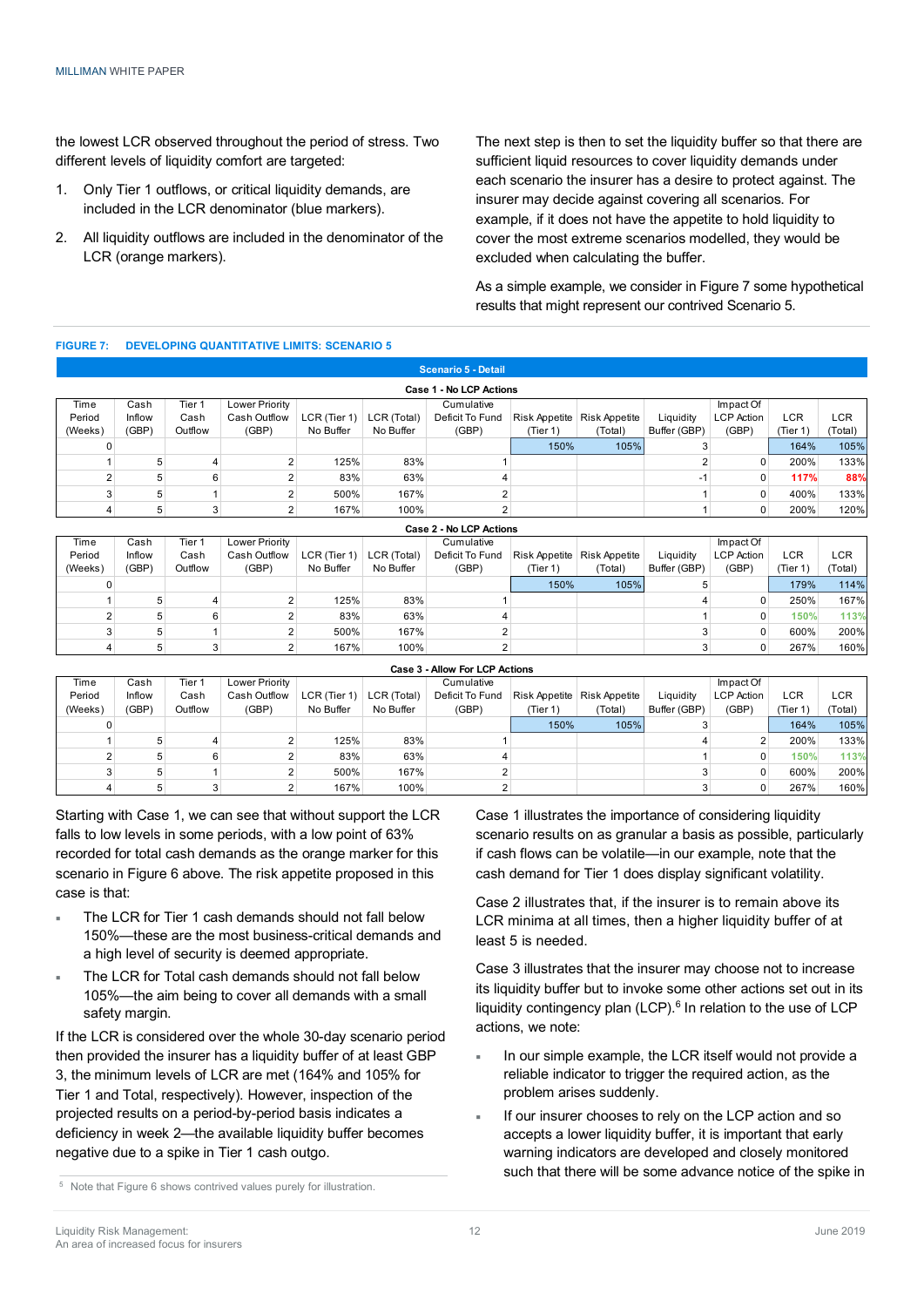Tier 1 outgo and thus time to execute the required actions before the risk crystallises.

¡ Depending on what the action is, there may be a need to consider its reversal, e.g., short-term borrowing will have to be repaid. Care is needed to ensure that reversal is managed without precipitating subsequent liquidity shortfalls. Such considerations will form part of the planning focused on post-stress recovery and should be included within the scope of the LCP.

The results of the stress and scenario analysis may also indicate other limits that may then form part of the insurer's risk appetite. In our example, it is the volatility of the Tier 1 outgo that creates challenges. Recognising this might result in the placement of quantitative limits upon the insurer's exposure to some or all of the Tier 1 components to mitigate this at source. This aligns with comments made by the PRA in CP4/19 that firms should consider 'prudent risk limits for each material source of liquidity risk to which they are or could be exposed.' For example, the PRA particularly points to setting limits on liquidity risks arising from off-balance sheet items, insurance and noninsurance liabilities and concentrations of liquid assets and funding sources. The expectation is that these limits are reviewed regularly.

Of course, in reality, the execution and analysis of the scenario testing results will be considerably more involved, with the insurer having to consider:

- A variety of different stress scenarios
- A range of stress periods
- Potentially a more granular decomposition of cash outgo by tier of priority and/or currency
- Perhaps a complex set of interplays between exposure limits, the level of liquidity buffer and the use of various LCP actions

Finally, we note that liquidity risk appetite should be considered in the context of other business objectives. If liquidity is considered on its own, an obvious solution to minimise liquidity risk is to hold all assets as cash. In practice, firms do not wish to hold too much liquidity to avoid adversely affecting other business objectives. Firms therefore need to consider at what level their liquidity pool is 'overflowing' and so set an upper limit on liquidity provision as well as a lower limit. Thus, judgement is needed to ensure that the limits and targets within the liquidity risk appetite are cognisant of the tensions between:

- Managing liquidity risk
- Managing capital requirements
- Overall profitability

#### **LIQUIDITY RISK REPORTING**

To operationalise a firm's liquidity risk management strategy requires the devotion of careful thought to define the information that is needed to underpin decision making and to determine how, when and to whom that information should be communicated and decide what form that communication should best take.

In this section, we consider the following questions:

- 1. What are the objectives of liquidity risk reporting?
- 2. To whom should liquidity risk information be provided?
- 3. What information is to be provided and how should it be presented?
- 4. When should liquidity risk reports be generated?

In our view, there is no single right answer and, while the objectives may be very similar, approaches can differ widely as illustrated in Figure 8.

**FIGURE 8: ALTERNATIVE APPROACHES TO LIQUIDITY RISK REPORTING**



The example approaches described in Figure 8 are stylised and the reality for most firms will be something in between these extremes. Ultimately, the most appropriate approach remains a judgement for the firm in light of the nature of its business and the consequential range and scale of liquidity risks to which it is exposed. Having said that, there is mounting pressure for improvement and increased sophistication from a number of directions:

- In its November 2018 Financial Stability Report, the Financial Policy Committee (FPC) of the Bank of England considered the liquidity risk posed by nonbank financial institutions and noted 'it is not clear whether pension funds and insurers pay sufficient attention themselves to liquidity risks.'
- More recently, in March 2019, the PRA issued CP4/19 laying out its expectations with regard to liquidity risk reporting and management more generally. This CP contains greater detail than has hitherto been the case.

With this in mind, the remaining comments in this section contemplate liquidity reporting closer to the 'advanced' end of

**the scale.** <sup>6</sup> See page 20 for further explanation of the LCP.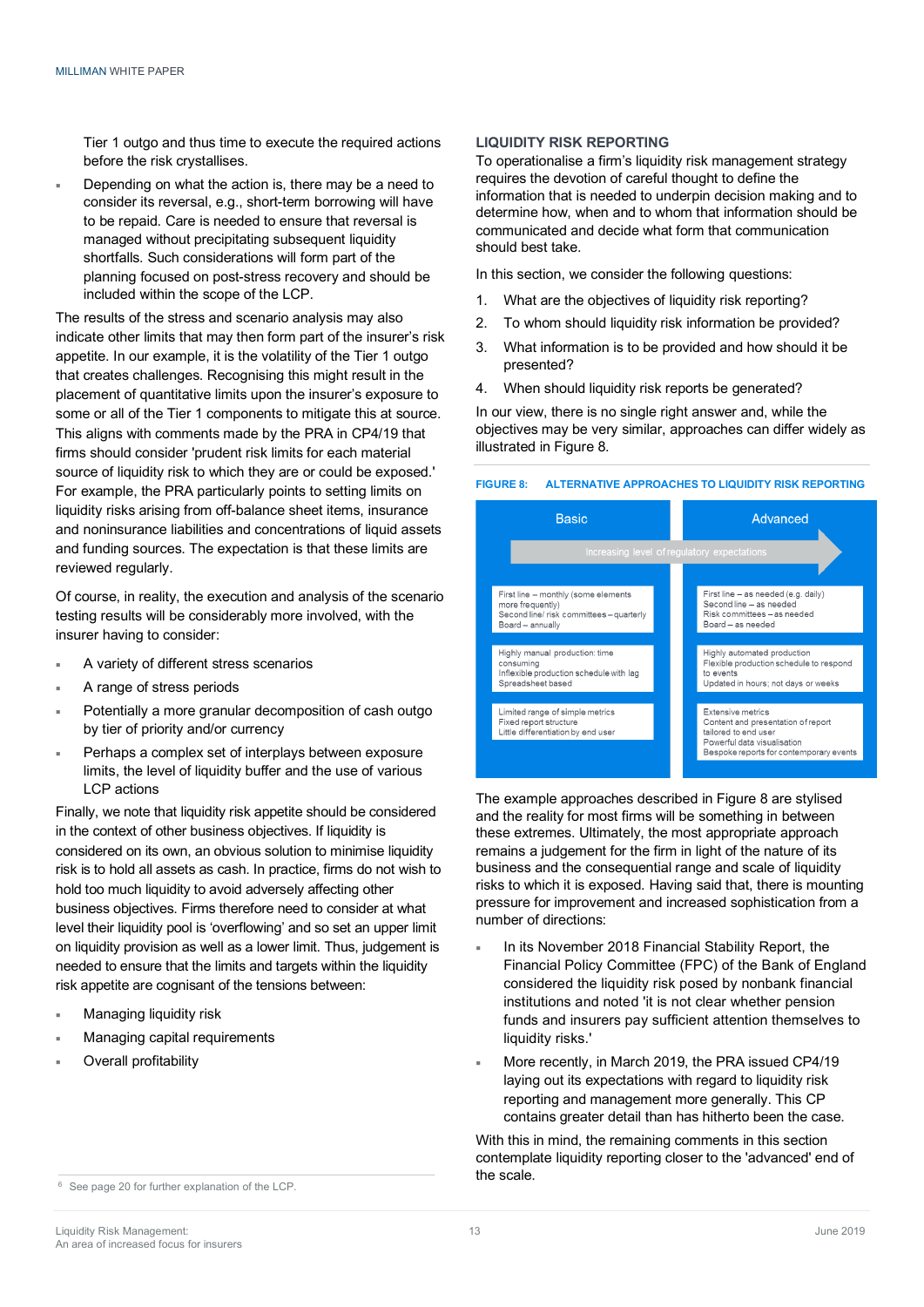#### **Objectives (why)**

The basic aim of liquidity reporting is to place the right information into the hands of the right people within the firm in order to support informed and timely decision making. The reporting should provide a comprehensive view of the firm's current experience and position, making clear any unusual features or concerns. A forward-looking view is also necessary to warn of dangers ahead and articulate how the firm plans to cope with them.

#### **Who**

This will vary by firm to a degree and should be aligned with the allocation of roles and responsibilities within the broader liquidity management framework. Nevertheless, the usual suspects are likely to appear:

**Treasury function:** Responsible for day-to-day cash management. May also have direct control of the assets comprising the liquidity buffer in terms of the ability to realise these assets to meet any cash flow shortfalls.

**Investment management function:** Responsible for asset allocation generally and the overall liquidity characteristics of a firm's portfolio will be part of this. The assets comprising the liquidity buffer may be held in a separate fund with its own investment mandate reflecting the very specific intended use case for these assets. Within the constraints imposed by the liquidity management framework, the investment management function will seek to optimise the return on the buffer assets.

**Risk function:** Responsible for checking that liquidity risk policies and procedures are being followed.

**Risk committee:** Tasked with specific oversight of the firm's risk management framework and it is important to integrate the LMF into this. Reporting should enable the committee to monitor the firm's exposures and performance via the liquidity risk metrics as well as raise awareness of emerging risks. Results will inform advice to the board around possible changes to liquidity risk appetite and aspects such as the LCP.

**Board:** Ultimately responsible for the LMF of the firm and will require a clear concise summary of liquidity performance.

#### **What and how**

Each user will have a different focus and so flexibility to tailor both content and presentation can increase both the impact and effectiveness of the reporting. Some reports for 'hands-on' users will include significant detail to support further analysis and investigation. Those for senior management and the board will aim to provide a rounded view of overall liquidity conditions, a summary of the firm's experience over the period and future expectations alongside key metrics versus risk limits and commentary to explain the results. Data visualisation tools are used to create a varied presentation of results from simple tables to myriad charts, heat maps etc. Such tools can also allow end users to drill down into or filter the report data and represent it to align precisely with specific current requirements.

In terms of content, some reports will reflect near-term metrics, almost on a real-time basis, at a granular level. Detailed analysis of actual cash inflows and outflows by type versus expectations and versus prior periods reveal trends.

Cash flow projections might use a daily granularity for an initial period, e.g., the next month followed by weekly or monthly time steps beyond that. Projected outflows and inflows may be broken down by key sources such as:

- Insurance liabilities: Deaths, surrenders, sickness and premiums.
- Funding: Debt service and dividends.
- Derivatives: Collateral flows.
- Investments: Coupons, dividends and maturities.
- Other: Salaries, supplier payments and tax.

Alongside the above is a projection of the stock of high-quality liquid assets (HQLA) forming the liquidity buffer; allowing for any injections and for withdrawals to address the scale and timing of expected future net cash shortfalls. There is no universally agreed definition of HQLA but in CP4/19 the PRA sets out a number of criteria for asset types to be included in the liquidity buffer. We note the PRA also contemplates the division of buffer assets into those of primary liquidityessentially cash and high-quality government bonds—versus secondary liquidity encompassing a wider range of eligible assets such as covered and corporate bonds. The broad sweep of this is similar to the regime applied in banking.

Liquidity metrics are provided with values shown for both the current position and estimates across the projection period and compared against risk limits—a simple red/amber/green (RAG) system in line with risk appetite limits might be used to highlight any metrics moving 'out of range.' A typical metric to include is the LCR already described.

As well as a base projection, results should be included for a wide range of stress scenarios covering each relevant legal entity and, if applicable, the consolidated group.

If the firm has a material exposure to cash inflows or outflows denominated in foreign currencies, then splitting the projections by currency is good practice. This allows the firm to explore the adequacy of the liquidity buffer by currency, highlighting any significant dependencies on the ability to convert currencies in possibly large volumes and at very short notice.

Any scenarios showing breaches or 'near misses' compared to risk limits should include a description of the corrective actions envisaged in accordance with the LCP, which is described in more detail later in this paper.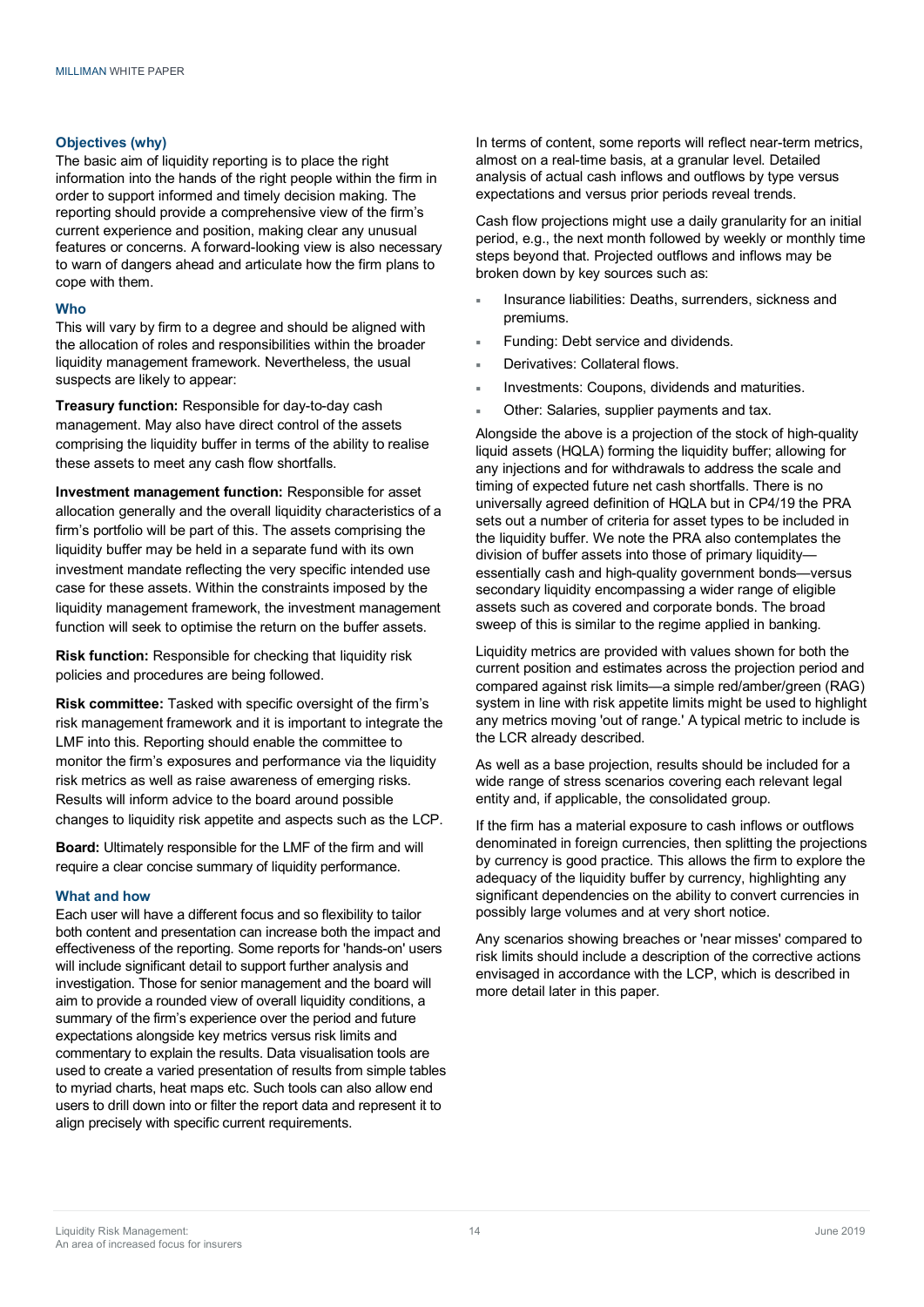Information providing insight into any relevant exposure concentrations and how they compare to risk limits will also be included. Concentrations should consider the perspective of the firm's own portfolio as well as the wider market and can cover a number of different aspects:

#### **Liability features**

We illustrate this aspect by returning to the example of General American (GA). GA found itself with a very large share of the market in short-term funding agreement products. In particular, it is estimated that GA had circa  $60\%$ <sup>7</sup> of the market in products which contained a particularly onerous clause permitting clients to demand a return of their funds at any time with just seven days' notice. A further feature was that GA's exposure to this risk was also heavily concentrated in the hands of a very small number of institutional clients. As previously explained, this ended badly for GA but making such risk concentrations visible in the liquidity Management Information ("MI") should help insurers avoid such situations.

#### **Assets**

Concentrations of exposure are particularly relevant to the assets comprising the liquidity buffer. Concentrations of assets should be considered by type of asset, by sector, by issuer and by currency. Where assets are held via funds there should be look-throughs to the underlying holdings. We note that both the Basel Committee on Banking Supervision<sup>8</sup> and the PRA<sup>9</sup> raise a concern over exposure to so-called 'wrong-way' risk if the buffer comprises assets in financial institutions—the fear is that the assets being relied upon may be compromised in exactly the same conditions that the firm needs to draw on them.

#### **Funding**

Significant concentrations among any sources of funding upon which the firm relies or intends to rely in stress represent a potential risk to be communicated and understood. There may be interplay between this category and that of assets already described. For example, a potentially dangerous position would be for the LCP to rely on significant committed funding from a counterparty with whom a large exposure already exists within the assets comprising the liquidity buffer.

There will also be interest in data that might point to an emerging real-life stress situation—so-called early warning indicators (EWIs). Ideally, the EWIs will address both the internal environment of the firm and the external environment pertaining to the capital markets and economy. It should be noted that EWIs are what they say, 'indicators,' and they will rarely be conclusive evidence in isolation. Further investigation will often be required to establish whether a 'red flag' requires action. For example, claims backlogs might be used as an EWI. If backlogs have been increasing, it may be an indication of a liquidity strain if this is due to increasing claims volumes.

However, a bout of flu in the claims department with many staff away sick might generate the same indicator result but be benign from a liquidity perspective. The timely production of EWI data allows such investigations to occur and thus avoid the escalation of false alarms.

Possible EWIs relating to the internal environment include:

- Claims processing backlogs.
- Unit-linked funds moving to a bid-pricing basis.
- Asset/liability liquidity score, which assigns a relative score to different lines of business and asset classes and monitors how it changes over time. For life insurance liabilities, this is likely to change only slowly but a persistent trend might indicate the need for adjustments to aspects of the LMF. For example, if the trend indicates that liquidity will need to be accessed more quickly in future the firm might revise the investment mandate for the liquidity buffer as well as the sources of additional liquidity support contemplated by the LCP. For assets comprising the liquidity buffer, a shift towards less liquid classes, perhaps in search of improved returns, might indicate a reduced ability to respond to very fast-moving stresses as the assets are harder to sell.
- Credit rating outlook of the firm.

Possible EWIs relating to the external environment include:

- Rise in market bid-offer spreads.
- Reduction in maximum deal sizes being quoted by market makers.
- Experience of regular asset realisation tests-e.g., an increase in the length of time and/or cost of realising a portion of the HQLA portfolio.
- Credit conditions-default rate trends on debt instruments, credit rating outlook and credit default swap (CDS) premia (if available) on key counterparties.
- Press coverage indicator-summary measure of the nature of press reporting, ranging from very positive to very negative. Clearly, the latter may be a harbinger of liquidity strain via increased claims outgo and reduced premium income.
- Broad indicators of economic conditions such as gross domestic product ("GDP") growth, wage growth, retail sales and inflation could also be considered. However, the linkage between such measures and policyholder behaviour may be quite loose. Also in this group, some of the 'Core Indicators' published by the Bank of England in its monthly Financial Stability Report may provide insight into broad market conditions and indications of the health of the banking sector in particular, which may be significant to the development of any broad-based liquidity stress.

<sup>7</sup> See General American: A Case Study in Liquidity Risk – Moody's Investors Service (August 1999).

<sup>&</sup>lt;sup>8</sup> See Basel III: The Liquidity Coverage Ratio and liquidity risk monitoring tools .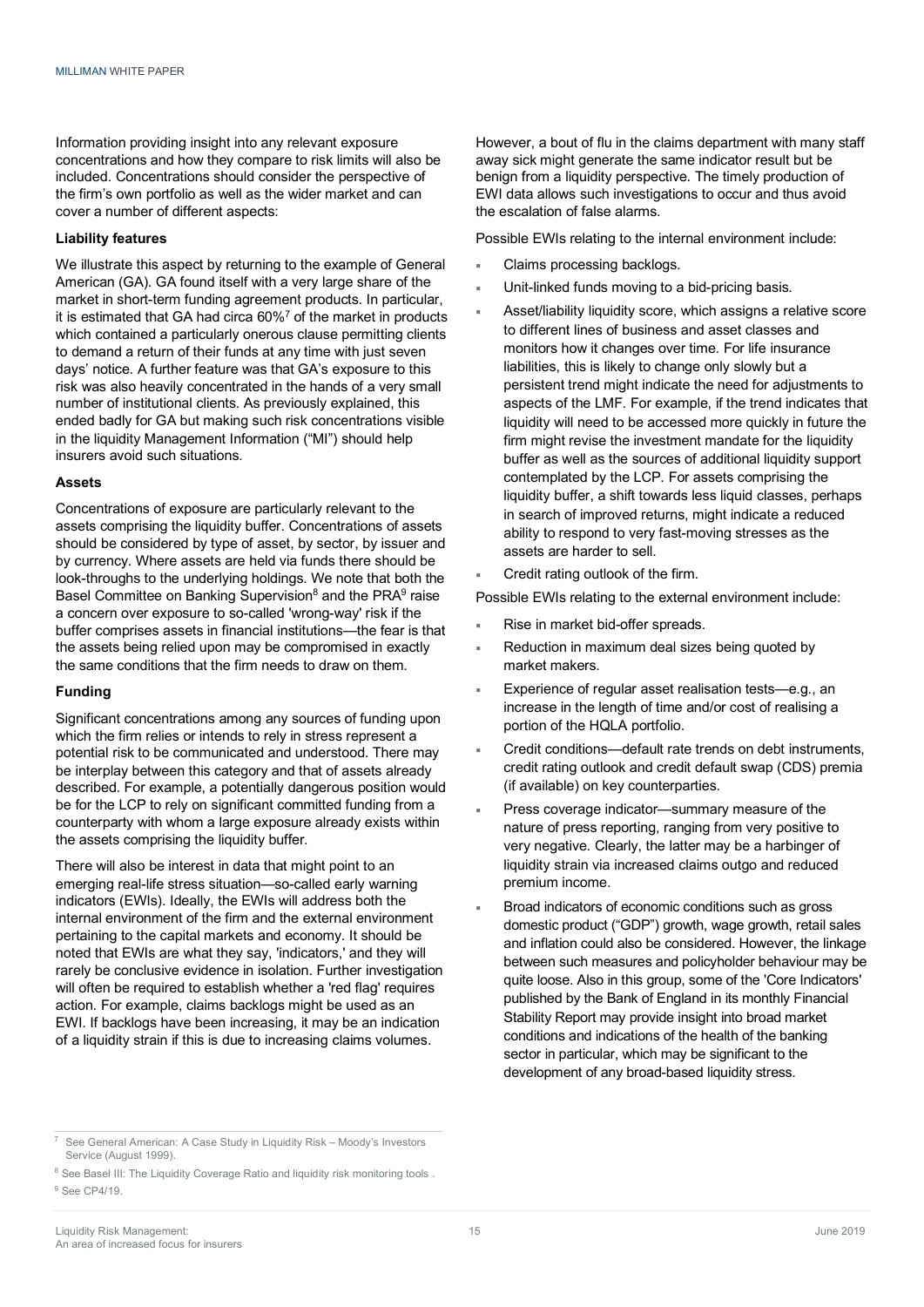Finally, we note the following statement made by the PRA in CP4/19: '*To ensure it remains operationally robust an insurer should periodically test and update its liquidity contingency plan through simulation exercises.*' Thus, a further element of liquidity reporting might be a description of the outcome and any lessons learned from the latest dry-run exercise. <sup>10</sup> This could include a report from a third party acting as an independent facilitator and observer.

#### **When**

Ideally, the firm will align the frequency of reporting with the demand for information. This would reflect the nature of the firm's business and thus its liquidity exposures, in particular to rapid changes in the liquidity position. It would also reflect the current economic and market environment—circumstances likely to result in more volatile cash inflows and outflows would prompt more frequent reporting.

Nevertheless, without the widespread use of integrated and automated reporting systems, the time required to validate, process and present data will be a constraint on the frequency of reporting.

In CP4/19, the PRA notes the following: '*Risk reporting should be undertaken by an insurer with an appropriate frequency that is proportionate to the level of liquidity risk in its activities. At a minimum, however, the PRA expects risk monitoring metrics, along with stress test results and information on the insurer's liquidity buffer, to be produced for management on a monthly basis, though more frequent reporting may be appropriate when the operational environment or the nature or scale of the insurer's activities changes.*'

#### **LIQUIDITY RISK STRATEGY: CASH REGISTER**

As discussed in Section 1 above, the foundation of a liquidity risk strategy is a clear understanding of the firm's 'liquidity universe,' i.e., having a clear grasp on each of their areas of liquidity demands and of the potential sources of liquidity supply.

In order to facilitate this understanding, a 'cash register' is a key tool, sometimes referred to as a 'liquidity sources and needs' register (for example, by the IAIS (22 October 2014)). This register systematically documents each need and potential source of liquidity, but also its characteristics, as described in Section 1.

This should be a living document, maintained on a continuous basis, and be responsive to changing conditions.

#### **Cash register for cash demands**

The cash demand section of the cash register lists out all of the cash demands, both actual and potential, that the insurer faces. It then assesses key information in relation to each demand:

- Magnitude: Size of the cash flow and trend (growing/declining).
- Timeframe: Timeframe over which the flow manifests and frequency of payments.
- Predictability: Predictability of the outflow in normal circumstances, for example by standard deviation/mean and historical maximum/minimum flows, and the potential behaviour under stressed conditions.
- Flexibility: Prioritisation of the liquidity need and the ability to defer payments.
- Criticality: Adverse consequences of not making payments.

Examples of potential cash demands include:

- Claims payments for deaths, annuities and surrender
- Reinsurance premiums
- Other outflows from business operations, e.g., expenses and commission
- Off-balance sheet contingent claims and obligations, such as collateral (margin) calls on derivatives and reinsurance
- Assets purchased but not settled, including repurchase under repo facilities
- Debt servicing costs
- Dividends, both declared but not paid and also discretionary future dividends
- ¡ Tax
- ¡ Pensions liabilities
- Intragroup flows, both expected and contingent (e.g., liquidity support to other entities)

Section 1 of this paper gives more detailed examples of some of the items of cash demand, and their likely characteristics.

A simple example of a cash demand register is shown in Figure 9 to demonstrate the concept; however, it should be noted that each insurer's cash register will be specific to its own business.

<sup>10</sup> These will combine simulated liquidity stress events with actual execution of some elements of the LCP to verify their operational feasibility and effectiveness.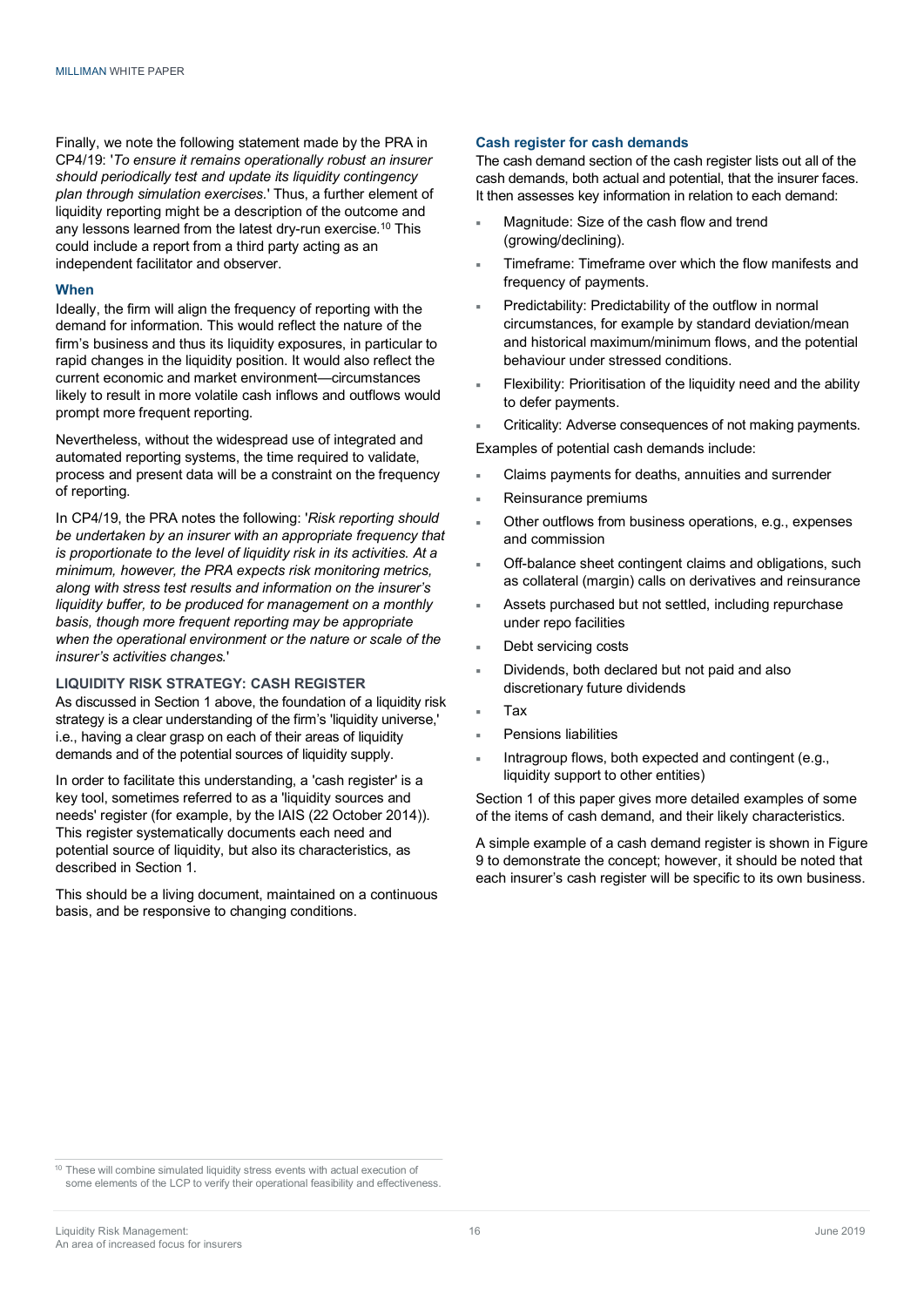#### **FIGURE 9: CASH REGISTER (DEMAND SIDE): SIMPLE EXAMPLE**

| Cash demand             | Magnitude                                                                                   | Predictability<br>(figures expressed as rolling 12-<br>month, and % of mean flow)                         | Cash demand<br>timeframe                                                                | Ability to defer<br>(score 1-10) | What are the consequences?<br>(of deferring/not paying)                                                                                                                                                                                                                                                                                                                     |
|-------------------------|---------------------------------------------------------------------------------------------|-----------------------------------------------------------------------------------------------------------|-----------------------------------------------------------------------------------------|----------------------------------|-----------------------------------------------------------------------------------------------------------------------------------------------------------------------------------------------------------------------------------------------------------------------------------------------------------------------------------------------------------------------------|
| Surrender<br>claims     | Current level: £x per<br>calendar month<br>("pcm")<br>Trend: Increasing<br>Frequency: Daily | Low:<br>Standard deviation (weekly): A%<br>Minimum weekly flow $= B\%$<br>Maximum weekly flow = $C\%$     | Must be paid within<br>X days as per the<br>terms and<br>conditions of the<br>contract. | 3                                | Reputational consequences-loss<br>of current and future new business<br>if nonpayment of claims is<br>publicised.<br>Legal consequences if do not fulfil<br>contract with policyholder. Contract<br>terms may allow deferral of certain<br>surrenders (e.g., of unit-linked<br>funds) in exceptional<br>circumstances.<br>Regulatory consequences, e.g.,<br>closure, fines. |
| Death benefit<br>claims | Current level: £y pcm<br>Trend: Reducing<br>Frequency: Daily                                | Medium:<br>Standard deviation (weekly): A%<br>Minimum weekly flow = $B\%$<br>Maximum weekly flow = $C\%$  | Must be paid within<br>X days as per the<br>terms and<br>conditions of the<br>contract. | 1                                | As per surrender claims, although<br>less likely to have any contractual<br>right to defer.                                                                                                                                                                                                                                                                                 |
| <b>Salaries</b>         | Current level: £z pcm<br>Trend: Stable<br>Frequency: Monthly                                | High:<br>Standard deviation (monthly): A%<br>Minimum monthly flow $= B\%$<br>Maximum monthly flow = $C\%$ | Must be paid on X<br>day of the month,<br>monthly.                                      | 2                                | Loss of staff.                                                                                                                                                                                                                                                                                                                                                              |

#### Example of 'ability to defer' score:

3: Potential ability to defer payments (e.g., liquidation of units) in exceptional circumstances for up to three months.

Another key area to document is the ownership and governance around each item on the cash register, as they are typically not in the direct control of the functions, such as the treasury, responsible for overall liquidity risk management. For example, initial decisions on whether to meet discretionary claims from customers might rest with the claims department and the customer-facing functions. The cash register should record the key stakeholders associated with each cash demand, the associated reporting, including early warning indicators, and escalation procedures where liquidity comes under stress.

#### **Cash register for cash supply**

The second section of the cash register would then consider where the insurer could source cash inflows, both on an ongoing basis as part of business as usual, and potential sources in the event of a liquidity strain.

Potential sources of liquidity might include:

- Cash and other high-quality liquid assets
- Regular inflows from assets such as dividends, coupon payments and maturity proceeds
- Inflows from regular business operations, such as premiums and reinsurance receivables
- The ability to sell other financial assets in the market
- Access to short-term credit facilities such as sale and repurchase of assets or commercial paper markets
- Collateral held and ongoing receipt of liquid assets as collateral from derivative or reinsurance transactions
- **External liquidity facilities**

Intragroup sources of liquidity, such as cash injections from a parent company

For each potential supply of liquidity, the register should document:

- The predictability of expected inflows and of liquidity supply from contingent sources
- The time taken to access contingent sources of liquidity
- The potential behaviour of the liquidity source under stress
- The extent to which assets are encumbered—e.g., posted as collateral—and may therefore not be available
- The direct costs of accessing sources of liquidity, for example fees, borrowing costs or bid/offer spreads, and also how these costs might behave under stress
- Any other adverse consequences, for example capital implications if selling assets creates an ALM mismatch, intragroup contamination risks and reputational issues if raising emerging liquidity

This will enable the insurer to assess different sources and prioritise them in stress testing and contingency planning.

**LIQUIDITY RISK STRATEGY: RISK REGISTER** Another key element of LMF documentation is a 'liquidity risk register.'

The PRA, in CP 4/19, refers to this as 'the identification of all material sources of liquidity risk to which the insurer is exposed.' Examples of such risks are:

**Liability-side risks:** For example, surrender risks or pandemics.

**Operational risks:** Noninsurance risks that could give rise to an unexpected cash need, e.g., litigation or fines.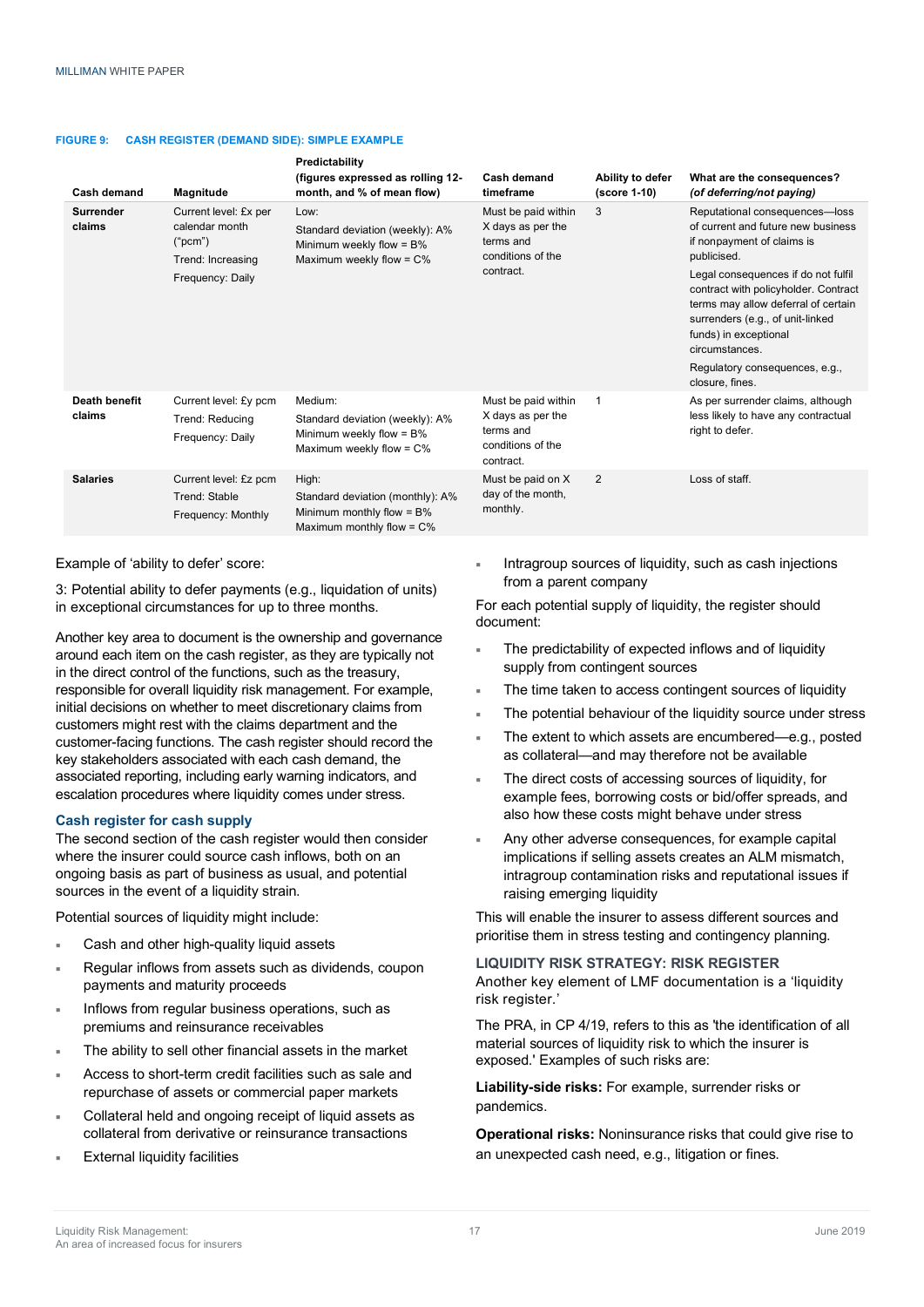**Asset-side risks:** Particularly where assets are assumed to be available to be sold if required to meet cash outgo.

**Concentration risks:** These risks can exist in assets, for example exposure to a particular sector, counterparty or asset class, as well as on the liability side, for example a high exposure to a particular product line, distributor or customer type (e.g., corporate customers).

Particular care should be taken here when considering contingency plans, e.g., access to credit lines or unsecured funding markets.

**Off-balance-sheet risks:** For example, risks associated with collateral on reinsurance and derivative positions, such as the need to top up collateral if risks move against the firm and/or the market value of posted assets falls, trigger clauses that might be activated by a credit downgrade and any other contingent obligations to provide funding, collateral or cash.

**Funding risks:** For example, the ability to roll over short-term funding or liquidity, particularly where there are maturity mismatches between cash needs and sources.

**Cross-currency risks:** Where cash sources and cash needs are in different currencies. They can arise both from foreign exchange ("FX") movements but also from the risk of funding markets drying up in one particular currency.

**Intragroup risks:** The reliance on the fungibility of intragroup liquidity, and potential exposures to contingent intragroup liquidity calls on the firm.

**Franchise risk:** The need to pay, rather than defer, discretionary amounts to protect the firm's reputation with customers, employees, investors and the markets generally.

# **Using the cash and risk register**

The 'cash register' and 'risk register' will then serve as a foundation for the other liquidity risk tools:

**Risk appetite:** The firm should consider its appetite for each potential liquidity risk.

**Reporting:** The items identified in the register will form the basis of the liquidity projections and also the ongoing reporting of liquidity sources and needs.

**Stress testing:** This considers the potential areas of liquidity stresses and how each area of potential need and supply might behave under stress.

**Contingency planning:** This includes the consideration of when, how and whether potential sources of liquidity might be accessed under a liquidity strain, and, using the register, which sources may be most appropriate for different circumstances, including the risks associated with those sources.

# **LIQUIDITY RISK STRATEGY: SCENARIO ANALYSIS AND PROJECTIONS**

To manage liquidity risk effectively, it is clearly insufficient that a firm has adequate liquidity resources only in relatively normal conditions. A robust approach requires careful thought to be applied to the creation of a range of scenarios that may imperil the firm's liquidity position—indeed, the PRA CP4/19 requires: '*Varying degrees of stressed conditions should be considered in a range of stress scenarios. Each are expected to be severe yet plausible...'*

### **Components**

We now consider the following as components of a liquidity stress testing exercise:

- 1. **Objectives:** Put very simply, the aim is to determine how great a liquid asset buffer the insurer requires in order to survive a range of adverse scenarios.
- 2. **Scenario range:** The range of scenarios selected will contemplate:
	- a. Simple (univariate) and more complex (multivariate) cases.
	- b. Idiosyncratic events particular to the insurer as well as more market-wide systemic events and combinations of the two.
	- c. Events of varying severity to explore the spectrum of available responses and at the extreme end of the range to test the limits of what the insurer can survive (so-called 'reverse stress tests').
	- d. Where an insurer is part of a group, there may be a need to test additional scenarios at the group level, particularly those that might challenge the availability and transferability of liquidity resources within the group.
- 3. **Cash demands (outflows)/cash supply (inflows):** The sources and characteristics of these flows are available via the cash register described earlier. It is critical that all material (or potentially material) flows are included in the scenarios. For example, in the case of outflows, ranging from policyholder claims outgo to derivative margining requirements to debt service payments and staff salaries.

For each flow, data is required on current exposures and also on how those exposures are expected to change over the time horizon of interest. For example, the product mix of new business volumes may be changing the liquidity characteristics of the liability portfolio over time. Alternatively, a plan to reduce or increase derivative usage or the mix of cleared versus non-cleared instruments will have an impact on the future liquidity position.

- 4. **Liquidity contingency plan:** Needs to be reviewed from the perspective of codifying the actions therein to enable them to be articulated within a modelling framework.
- 5. **Stress scenario construction:** If there are not to be fundamental gaps in the analysis, the scenarios developed must contemplate the full range of risk drivers that may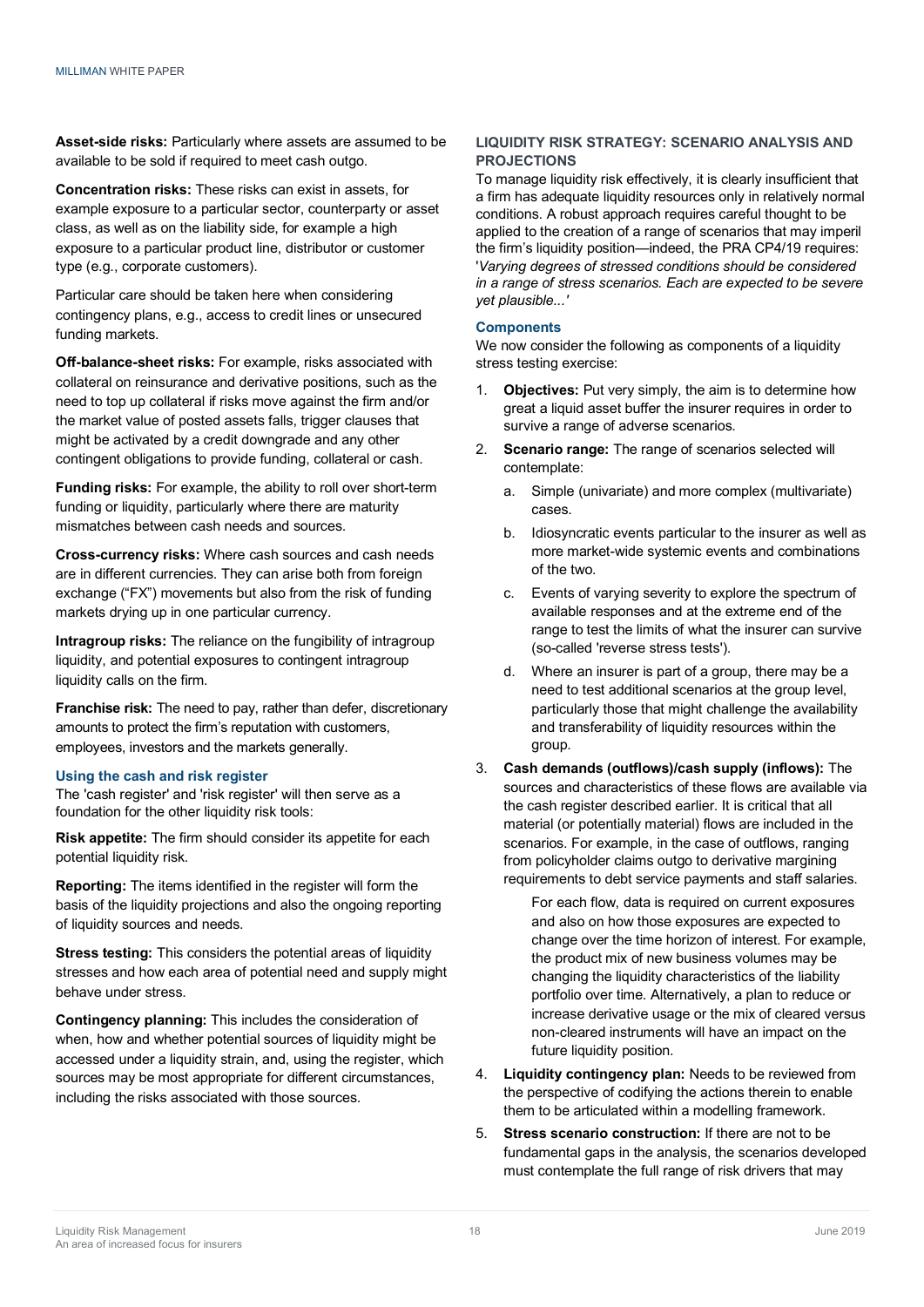adversely impact the insurer's cash demand and cash supply balance. One approach is to take each material outflow or inflow and ask: 'What risks have the potential to drive a material change in this item?' Once the drivers of change are identified, common linkages between them can be established—a simple example is shown in Figure 10.



From Figure 10 we can deduce that a rating downgrade of the firm may trigger calls for additional collateral on any derivative positions that are currently liabilities, or give rise to an 'additional termination event' allowing counterparties to terminate derivatives, which will then need to be settled with cash. The downgrade may directly trigger elevated rates of surrender and of premium cessation resulting in something of a 'double-whammy,' increasing cash outflow whilst simultaneously reducing cash inflow. If the downgrade is linked to a wider reputational issue(s) then the impact is likely to be magnified, potentially causing a further wave of adverse liquidity flows. Thus, even in this very simple example we observe adverse impacts on three different inflows/outflows (represented as nodes in the model).

Taking the example further, we might explore the reasons for the rating downgrade. If this was related to investment market declines then this might imply a role for market liquidity risk. If the insurer needs to realise assets, this may take longer than usual in stressed markets and only be possible through incurring abnormally high trading costs and adverse shifts in market prices—in particular if the firm finds itself trying to deal in sizes which exceed (likely much reduced) market maxima.

In our experience, exercises such as this are greatly facilitated by the use of cognitive mapping software that allows users to visualise the drivers (nodes) within a particular system, the linkages between them and thus their relative influence on the outcomes.

The time horizon of the stress scenarios must also be considered. Unlike capital stresses under Solvency II where we are accustomed to a one-year horizon, the effective timeframe for our liquidity scenarios could be a day (or less) through to several years. The PRA makes its expectations clear in CP4/19 where stress testing is expected to include '...both fast moving scenarios as well as more sustained scenarios where the insurer's liquidity deteriorates slowly.' Insurers with significant derivative exposures and/or involvement in securities lending are most likely to consider intraday liquidity stress events through their exposure to capital market movements. However, there may be scenarios with broader applicability that might be highly disruptive on a very short-term basis, such as the failure of an automated payments system.

Once the features of the scenarios have been established, the next task is to calibrate a set of input parameters that define the scenario sufficiently precisely such that it can be modelled. Data will be available to underpin some parameters but the wideranging nature of some liquidity scenarios make it very likely that a significant element of expert judgement will also be needed.

1. **Modelling:** In our view, though less established, liquidity modelling is no less important than the actuarial modelling insurers already perform to evaluate their balance sheet positions and capital requirements and thus should be subject to the same rigorous standards. Ideally, we would have a single model capable of projecting all the firm's material cash inflows and outflows and their interactions in the presence of the various stress scenarios being considered. The model should also be capable of capturing the impact of invoking the firm's liquidity contingency plan. To do this, the model will need to include the metrics which will be used by management to monitor the firm's liquidity position and to instigate action. When actions are triggered their impacts to reduce cash outflows or increase inflows should be recognised, allowing for the expected time taken to execute the action and for the incremental costs of doing so. Ideally, the impact of actions will be shown separately in the results to make clear the extent to which they are being relied upon to mitigate liquidity shortfalls.

The model should align with the timeframes of the scenarios being addressed so use of a quite granular time step, e.g., daily, might be appropriate for the initial projection period of perhaps a month. Beyond this, it may be reasonable to use a less granular approach moving into weekly or monthly time steps.

The modelling needs to allow the required level of liquidity buffer to be readily evaluated for each scenario—that is, the level of high-quality liquid assets required to ensure the insurer is able to meet all net cash outflows over the scenario timeframe. In such analyses, there can be a danger of double-counting—an asset whose future proceeds are assumed to be available to match known cash outgo can, quite reasonably, be included in the projection of net cash flow. However, the same asset should then be excluded from forming part of the liquidity buffer even if its liquidity characteristics make it otherwise eligible. This approach avoids double-counting and a situation where a drawdown of assets in the liquidity buffer at a particular time opens up new net cash flow strains at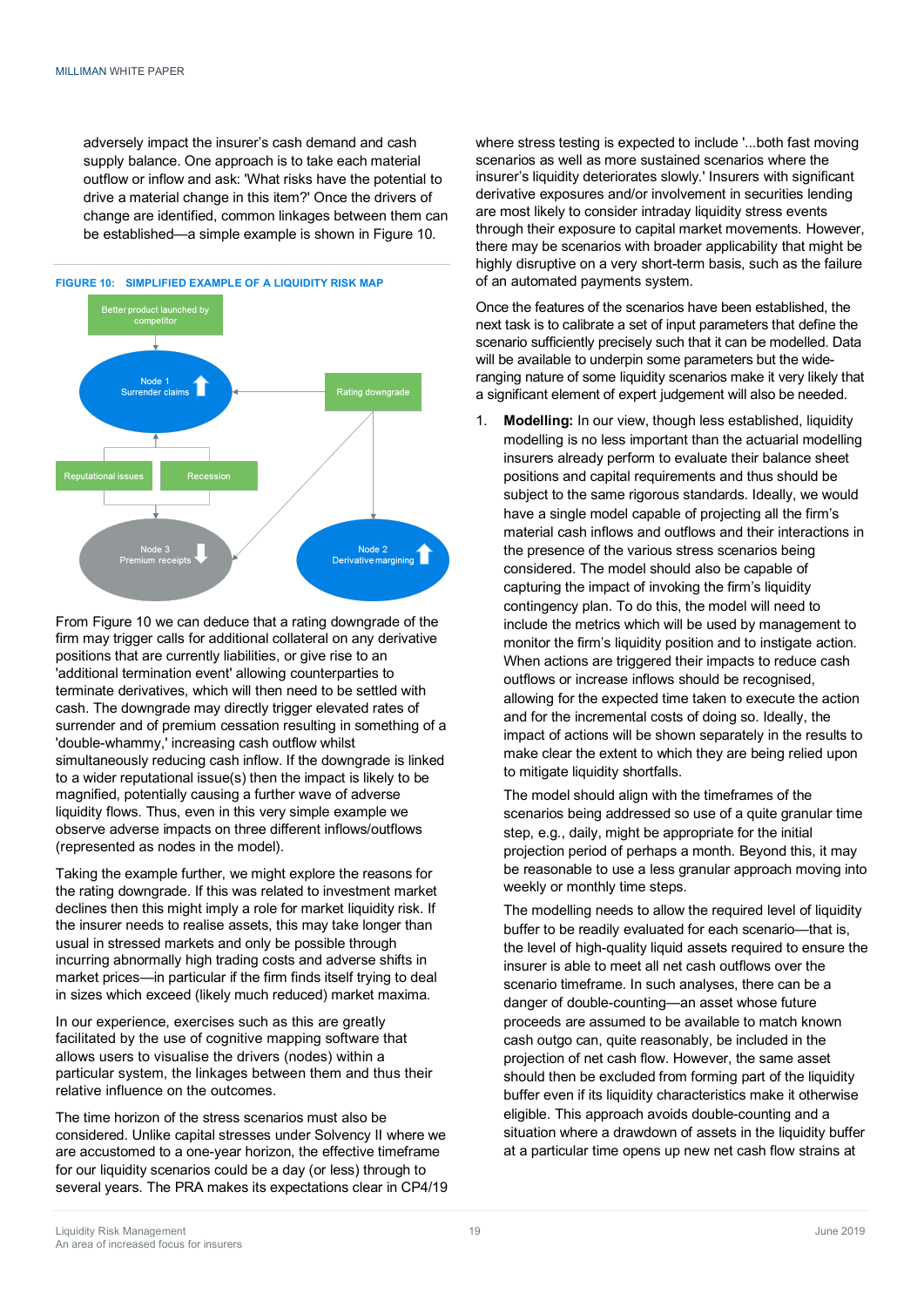later times due to the elimination of future proceeds on the assets sold.

- 2. **Execution:** Speed of execution will be even more critical than typically seen for models concerned with capital and solvency—there is little point having a liquidity model providing daily outputs if the model itself takes longer than that to set up and run. Setting up the liquidity scenarios in the form of a model run schedule capable of automated execution would certainly help. The bulk of the run schedule will likely consist of persistent standard scenarios but there should also be slots available for more ad hoc scenarios to be added to provide a capability to react quickly to current circumstances.
- 3. **Reporting:** The greatest benefit will accrue if the model results can be stored and accessed centrally, with data visualisation tools used to create a range of standard reports but also providing certain users the flexibility to develop bespoke reports 'on-the-fly.'

# **LIQUIDITY RISK STRATEGY: LIQUIDITY CONTINGENCY PLAN**

The third key component of the liquidity risk strategy is the preparation of contingency plans to meet any potential liquidity shortfalls.

The first element of any contingency plan is, of course, to maintain a suitable excess of high-quality liquid assets. These are assets which are:

- Of high credit quality
- Unencumbered by any legal or other restrictions on the ability to liquidate, sell or transfer the assets (e.g., due to ring-fencing requirements, or assets tied up in secured funding trades or posted as collateral)
- Easy to value with observable prices
- Typically exchange-listed or traded on deep, liquid and transparent markets
- Proven, from credible past experience, to be readily realisable even in stressed market conditions

Such assets can therefore provide a reliable and rapid first source of liquidity when required.

However, the insurer's stress and scenario testing may identify scenarios where the existing buffer of high-quality liquid assets is not sufficient, and firms should, in any case, prepare for scenarios other than those envisaged in stress testing as part of their risk management.

Firms should therefore develop a liquidity contingency plan to deal with potential strains that might arise. We suggest that this has five key elements:

- Identification of liquidity options
- **Testing**
- Interaction with stress and scenario testing
- **Triggers**
- Practical decision-making process

Overriding all of these considerations should be the fact that liquidity strains can develop quickly and may require urgent action to address them. Hence, it is vital that the firm's contingency plans and procedures are well documented and thoroughly tested.

The liquidity contingency plan should be a 'playbook,' designed to be actively used by management, and which sets out practical guidelines for how the firm can, and will, respond to liquidity strains, enabling efficient decision making.

#### **Identification of options**

Firms should ideally aim to identify a wide range of options, thereby maintaining a high degree of flexibility to respond to different scenarios.

Potential contingent sources of liquidity include:

- Sale or repo of assets of secondary liquidity quality, as identified in the liquidity sources in the cash and risk register
- Access to intragroup liquidity
- Collateral arrangements allowing insurers to post illiquid assets to replace more liquid assets posted previously
- Committed liquidity or funding facilities from third parties
- Uncommitted liquidity facilities

Insurers should also consider contingent plans to reduce liquidity outgo, based on the liquidity needs from the cash and risk registers, e.g., the ability to suspend dividend payments or debt redemptions, to suspend policyholder redemptions or to increase penalties on surrenders.

For each option identified, firms should document:

- The potential amount of liquidity available.
- The time taken to realise liquidity from the source.
- Applicability to different scenarios (e.g., firm-specific vs. market-wide stresses).
- The costs, both any commitment fees in advance and also costs when accessing liquidity. These costs include the fees on accessing committed facilities, the borrowing costs under repo and potential haircuts against fair market value when assets are sold in an illiquid market.
- Any adverse consequences of utilising the option (see below).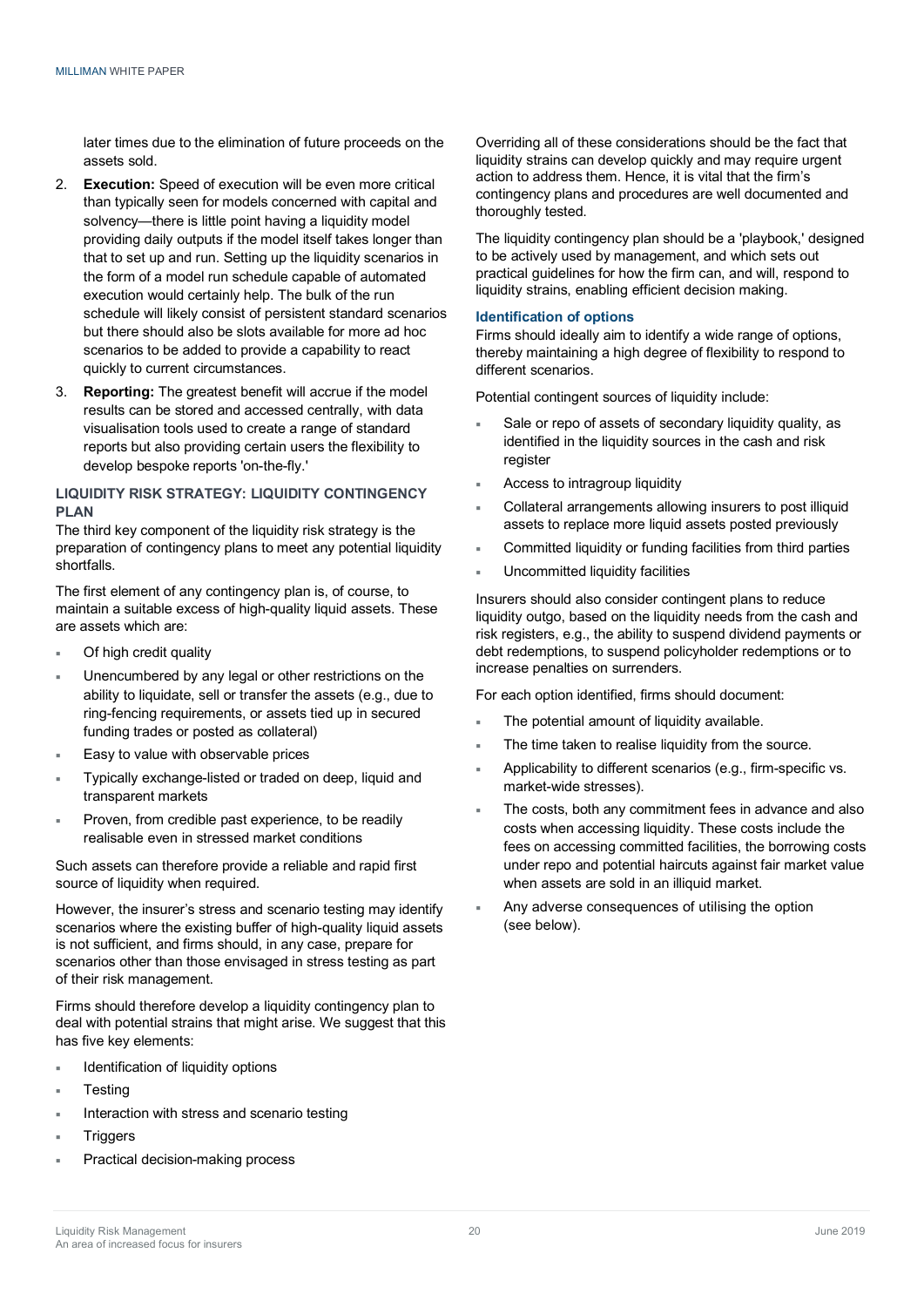#### **Testing**

Insurers should ensure that their contingency plans are regularly tested to ensure that they work in practice, covering both the internal allocation of roles and responsibilities and also the ability to access and interact with external sources of liquidity. This may include accessing liquidity when it is not needed to ensure that the processes are robust, though recognising that execution will undoubtedly be more challenging under stress conditions.

For example, insurers who make little use of repo markets in their day-to-day business, or who manage their assets on a buy-and-hold basis, are less likely to be able to access markets in a timely fashion under stress.

Moreover, where insurers' plans rely on committed liquidity facilities, it would be prudent to test their operations on a regular basis, for example by drawing down liquidity as part of a dummy liquidity stress testing exercise. As an anecdotal example here, one firm discovered that notice to request committed liquidity could only be given by fax, not by email or phone—and the fax number given for the liquidity provider was no longer in service.

#### **Interaction with stress and scenario testing**

Testing as outlined above can typically ensure that liquidity options are operationally robust.

However, insurers should also consider how liquidity contingency plans might be impacted by the very scenarios that could give rise to a liquidity shortfall for the insurer.

For example, access to repo markets, particularly for infrequent participants, may simply not be available at the time of marketwide liquidity stresses.

Even seemingly high-quality liquid assets—e.g., money market funds (where redemptions may be suspended) or traded securities issued by financial institutions (likely to be under stress themselves in a liquidity crisis)—may prove to be illiquid during stress events.

Contingent funding facilities may prove not to be enforceable e.g., they could have a 'material adverse change' or similar clause, enabling counterparties not to provide funding in cases of extreme market stress.

Firms would also be wise to avoid any concentrations of risk, for example overreliance on any one specific counterparty who may themselves be suffering liquidity issues during a systemic shock—or any one particular asset class.

Insurers should also take particular care with their reliance on intragroup liquidity. Fungibility of liquidity sources may be prevented by ring-fencing requirements, or limited by the desire of regulators, particularly where different national regulators are involved, to avoid intragroup contagion.

# **Triggers**

Here contingency planning links in closely with the liquidity risk reporting pillar in our framework.

It is key that liquidity metrics and early warning indicators operate in a timely fashion both to identify potential liquidity strains as soon as possible, and to enable the selection and operation of contingency plans in a timely fashion.

### **Practical decision-making process**

The insurer will need a robust framework in place to:

- Activate the liquidity contingency plans once a trigger has been identified
- Confirm roles and responsibilities in light of the specifics of the scenario being faced
- Ensure that appropriate escalation is in place and that appropriate authorisations have been given to allow activation of different options
- Select between the various options available, having regard to the particular circumstances of the scenario giving rise to the stress

In making the decision as to which contingency plans to invoke, the insurer should have regard to the costs of the different options, including not just the direct financial costs but also the indirect costs, e.g., reputational.

For example, it may be contractually possible to suspend policyholder redemptions, but to do so could harm the insurer's franchise.

Indeed, in certain cases, the triggering of contingency plans could itself further exacerbate an entity-specific liquidity stress by signalling financial distress to both market counterparties (who may not wish to engage in funding transactions) and customers (who may increase the rate of surrender and reduce the volume of incoming premiums).

Documentation of the features of the different options, as discussed above, is key to ensure timely and efficient decision making.

An example schematic of a framework is given in Figure 11.

#### **FIGURE 11: PROCESS STEPS SUPPORTED BY THE LCP**

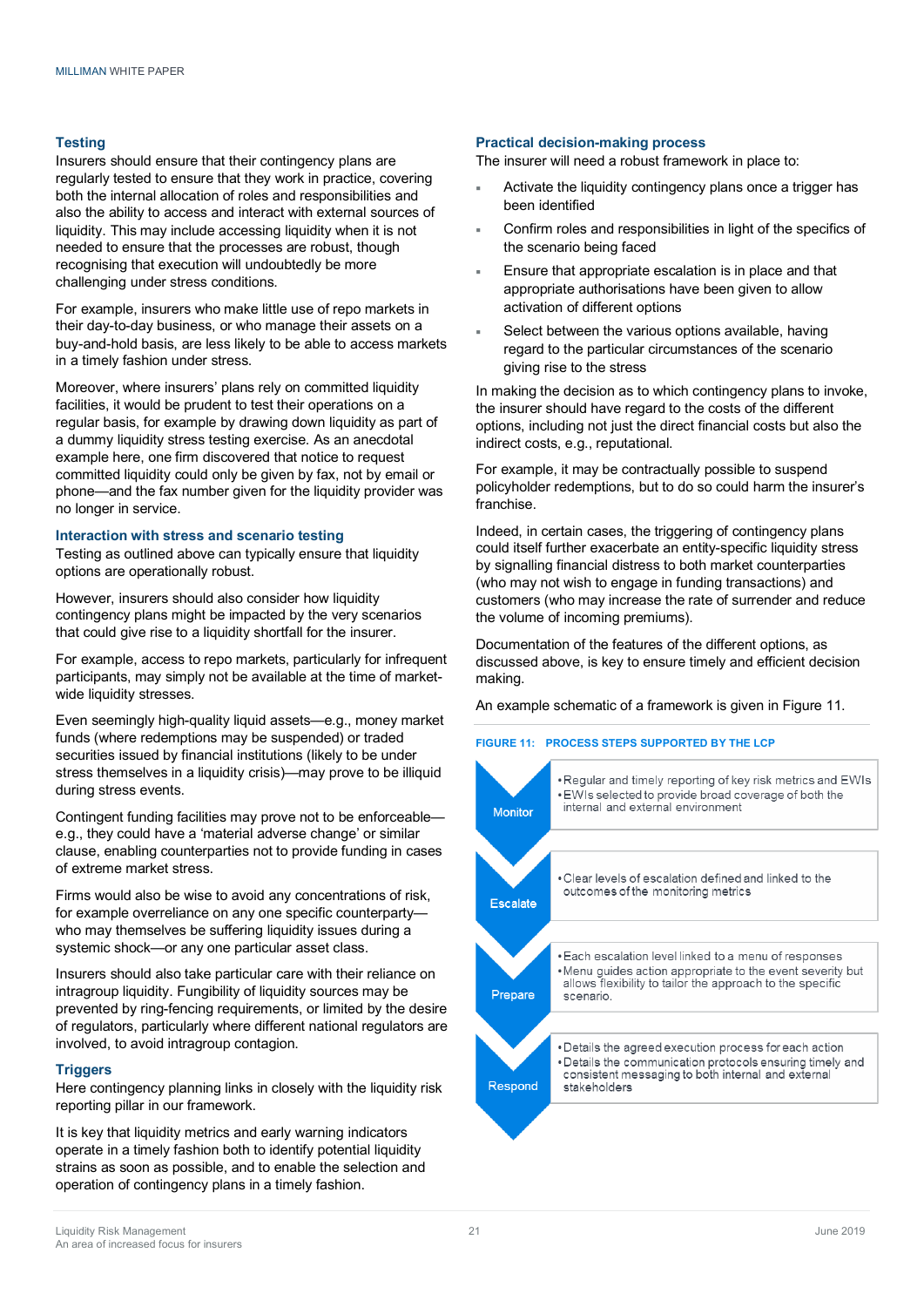### **LIQUIDITY RISK GOVERNANCE**

Once an insurer has considered the above steps, it should have, or be able to produce, a suite of documentation and policies to define and support its ongoing liquidity risk management. We note, below, the documents and policies required within the framework for managing liquidity risk.

Liquidity documents should include:

- Risk appetite statement
- Liquidity risk policy
- Cash register to identify exposures
- Contingency plan
- Communication plan
- **Review process**
- Governance and responsibilities

### **Communication plan**

A communication plan is a useful, if sometimes overlooked, component to a liquidity management framework. A key point when responding to a liquidity risk stress is how you communicate the liquidity plan in a way that implies the matter is under control. This is important externally, in terms of maintaining confidence and reputation so as to not exacerbate the liquidity issues, for example through difficulty accessing finance or through increased policyholder lapses. Communication is also important internally, so that personnel are aware of exactly what they need to communicate to who.

### **Governance, roles and responsibilities**

Roles and responsibilities with respect to managing liquidity risk should be clearly defined within the business, whilst the board and committees are responsible for overseeing the risk management. Liquidity management should be embedded within decision making, and taken into account before additional risks are accepted.

Reporting lines should also be defined to ensure that relevant information flows throughout the relevant business lines. This includes maintaining the usual 'three lines of defence' model in which the first line refers to the treasury and investment teams, with the second line referring to the risk function and the third to internal audit.

# **Group: Consistency of approach**

Ideally, there should be cohesion of approach across a group, with liquidity risk managed both in aggregate across the group and consistently within each individual entity. This may require consideration at group level on the approach to areas such as contingency planning, scenario analysis and asset classification, which can then be implemented throughout subsidiaries. However, the pursuit of coherence and consistency should not be allowed to detract from the recognition of the liquidity characteristics of individual entities. Thus, liquidity scenarios may need to be considered both bottom-up and top-down. The bottom-up approach allows for the specifics of each business. The top-down approach considers any specific group vulnerabilities and reveals liquidity fungibility issues. Indeed, if group resources are relied upon within stressed liquidity scenarios, this should be documented and carefully tested across the group to ensure that any intragroup liquidity support being assumed will be both available and transferrable.

Other considerations include:

- Use of consistent definitions and metrics across the group to the extent this is feasible and appropriate
- Allocation of roles at group level, and reporting lines up through the group structure
- Expansion of scenario testing to group level as well as entity level but also the potential inclusion of additional scenarios required to address any group-specific risks.

# **Liquidity management policy**

The liquidity management policy can be seen as bringing together many of the elements discussed in this framework within one document. Typically, a liquidity risk policy will contain the following:

- An overview of liquidity risk exposures, definitions and overall strategy
- Statement of risk appetite, limits and warning indicators
- The impact of any changes in uses or sources of liquidity
- Roles and responsibilities
- Cash flow forecasts
- Stress and scenarios tests
- Reporting requirements
- Contingency and escalation plans

# **Review and update**

Components of the LMF should be reviewed at least annually, and more frequently if there are changes to the insurer's strategic aims or external market conditions, or if there are significant business developments within the insurer, such as new product launches or changes to investment strategy.

In general, the review should involve an independent party and cover all components of the framework, including stress and scenario testing, contingency plans and appetite and limits. In particular, an insurer should reassess the limits it sets with respect to risk appetite to ensure that, as risk exposures develop or new exposures arise, limits remain in line with its preferences for risk whilst taking into account any change in circumstances. This inherently involves reassessing risk exposures in light of changes in both internal and external conditions.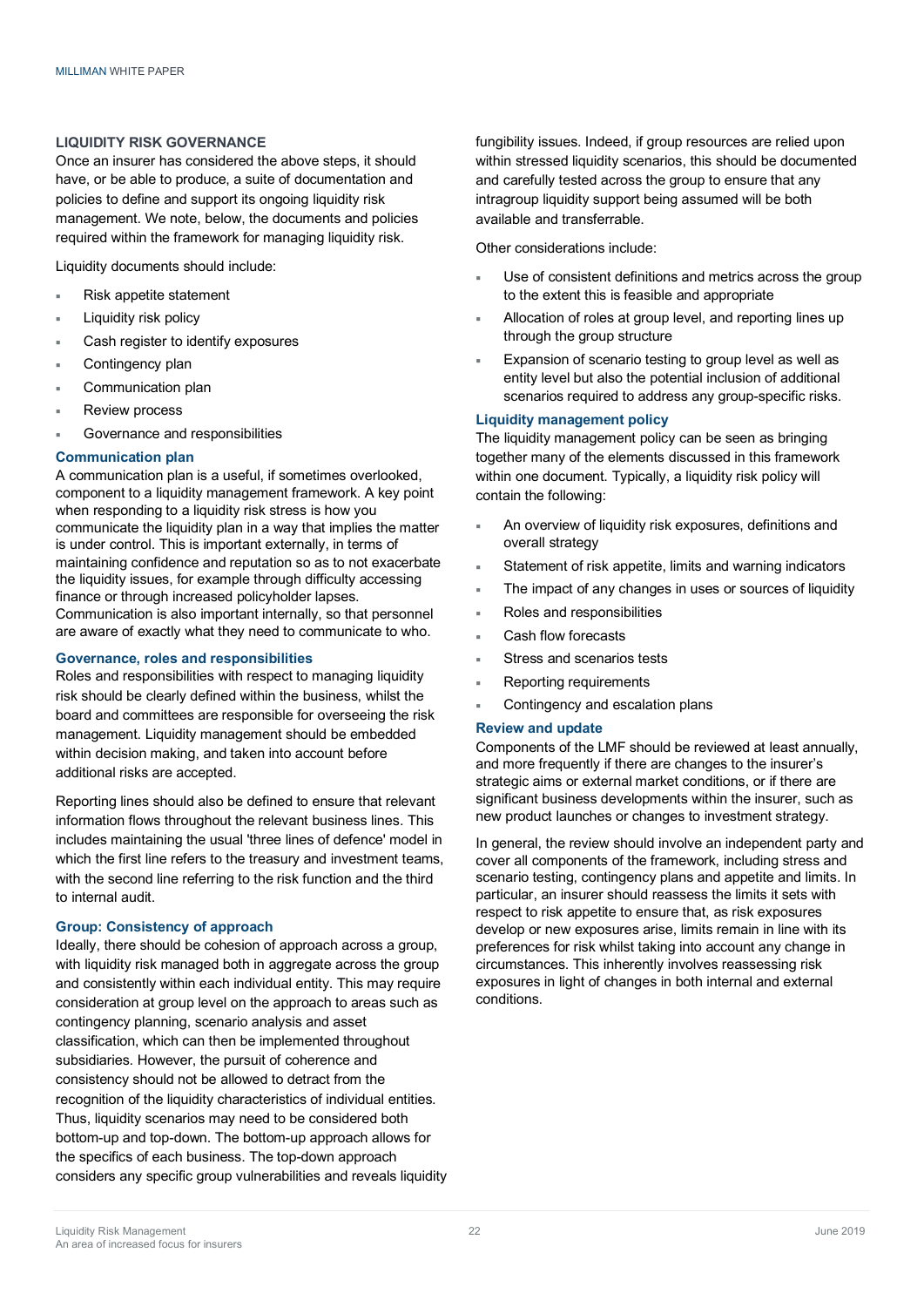# Appendix 1: Real-world examples

# **EQUITABLE LIFE**

Equitable Life found itself experiencing the insurance version of a 'run on the bank' in 2001, with a significant increase in surrenders that had been triggered by a lack of confidence in the firm following a ruling by the House of Lords on the treatment of its guaranteed annuity liabilities. Net claim outgo doubled from £3.0 billion in 2000 to £6.2 billion in 2001 and continued at elevated levels into 2002. At the same time, premium income fell very significantly by over 90% between 2000 and 2002.

*Source: Liquidity Management in UK Life Insurance: A Discussion Paper - Life Research Committee of the Institute and Faculty of Actuaries*

# **AIG**

In the run-up to the global financial crisis, AIG had been an active writer of credit default swaps (CDS) and by 2008 had a very large exposure. Markets moved against AIG's positions and a downgrade of its credit rating resulted in a sudden requirement for it to meet significant collateral calls which previously had not needed to be paid. Further pain was inflicted via the termination of securities lending agreements, with AIG's counterparties seeking a return of their collateral, requiring AIG to find even more cash. These events resulted in a liquidity crisis in September 2008 with a bailout subsequently organised by the Federal Reserve.

*Source: What Went Wrong at AIG? – Kellogg Insight – Northwestern University*

# **ETHIAS**

Ethias, a Belgium insurer, provides another example in the autumn of 2008 of a 'run on the bank' type of scenario, albeit on a smaller scale. The key drivers of the scenario were deteriorating financial strength and associated credit rating downgrades coupled with reputational damage arising from exposure to Lehman Brothers products.

*Source: Surrenders in the Life Insurance Industry and their Impact on Liquidity – The Geneva Association* 

# **EXECUTIVE LIFE**

As a final insurance example, we consider Executive Life, which ran into trouble in 1991. The company had a very large exposure to 'junk bonds' and, when their value fell significantly, policyholders sought to withdraw their funds. However, Executive Life was unable to satisfy these demands and claims payments were restricted for an extended period.

*Source: What Happens When Your Insurer Goes Under? – The New York Times (14 Nov 2008)*

# **WOODFORD EQUITY INCOME FUND**

Following a period of high redemptions, investors (including retail investors) in this fund have now been blocked from withdrawing further funds for a period of at least 28 days.

# *Source: Neil Woodford blocks investors from pulling cash from flagship fund - The Guardian (4 June 2019)*

This is not an insurance example directly, of course, but many insurers will hold investments in mutual funds such as this, with assumptions being made about their liquidity—this final example may prompt some reflection on those assumptions.

# Appendix 2: Glossary of acronyms

| <b>ALM</b>  | Asset-Liability Matching                           |
|-------------|----------------------------------------------------|
| <b>BEL</b>  | <b>Best Estimate Liability</b>                     |
| <b>CDS</b>  | Credit Default Swap                                |
| СP          | <b>Consultation Paper</b>                          |
| <b>EMIR</b> | European Markets and Infrastructure Regulations    |
| <b>EWI</b>  | Early Warning Indicators                           |
| <b>FPC</b>  | <b>Financial Policy Committee</b>                  |
| G-SIIs      | Global Systemically Important Insurers             |
| <b>HQLA</b> | High-Quality Liquid Assets                         |
| <b>IAIS</b> | International Association of Insurance Supervisors |
| <b>LCP</b>  | Liquidity Contingency Plan                         |
| <b>LCR</b>  | <b>Liquidity Coverage Ratio</b>                    |
| LMF         | <b>Liquidity Management Framework</b>              |
| PHI         | Permanent Health Insurance                         |
| <b>PPFM</b> | Principles and Practices of Financial Management   |
| <b>PRA</b>  | <b>Prudential Regulation Authority</b>             |
| <b>SCR</b>  | <b>Solvency Capital Requirement</b>                |